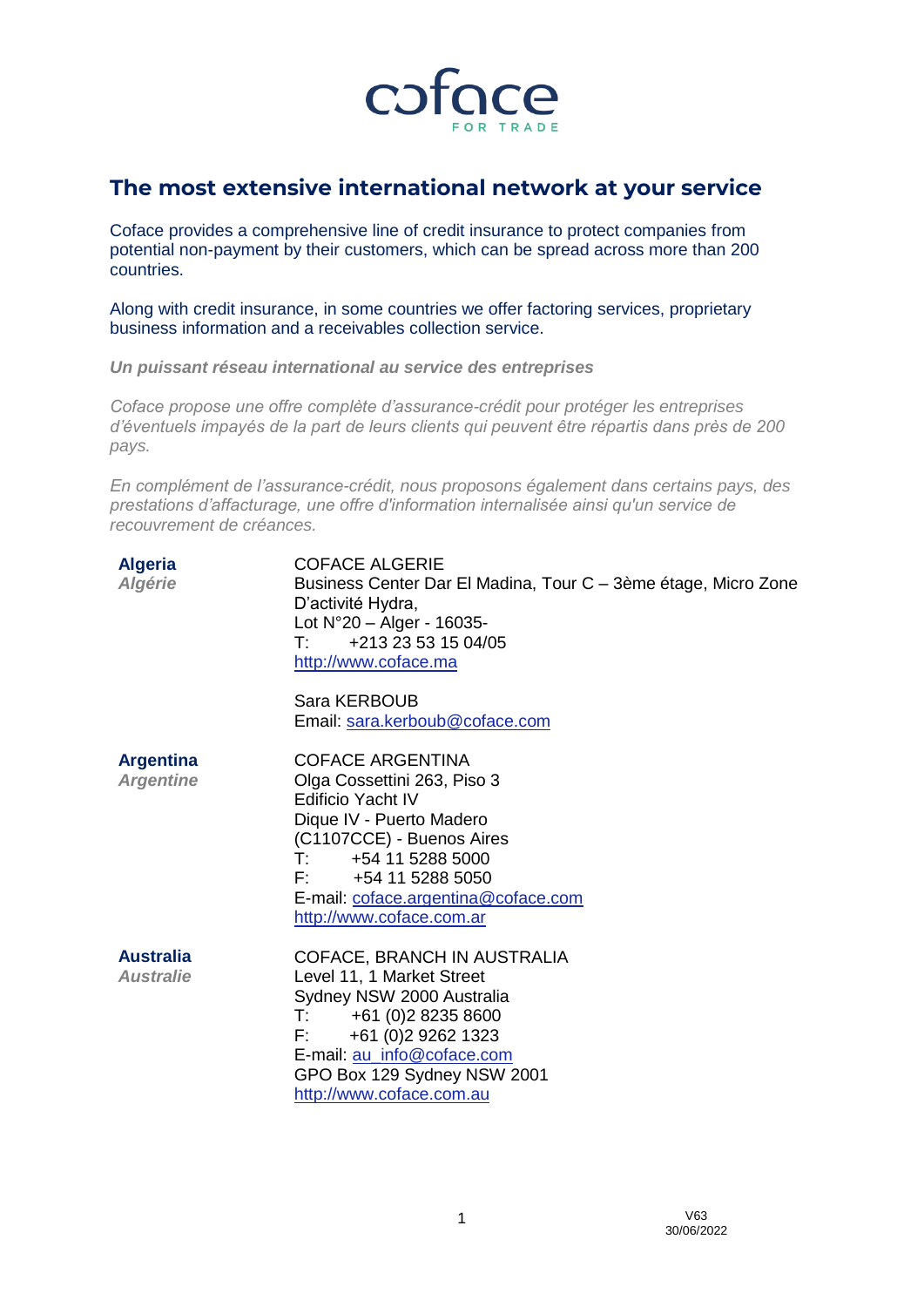

| <b>Austria</b><br><b>Autriche</b>      | COFACE, BRANCH AUSTRIA &<br>COFACE CENTRAL EUROPE HOLDING GMBH<br>Marxergasse 4c<br>1030 Vienna<br>Austria<br>$T:$ +43 1 515 540<br>F: 4315124415<br>Email: office-austria@coface.com<br>http://www.coface.at<br>http://www.cofacecentraleurope.com                                    |
|----------------------------------------|----------------------------------------------------------------------------------------------------------------------------------------------------------------------------------------------------------------------------------------------------------------------------------------|
| <b>Bangladesh</b><br><b>Bangladesh</b> | <b>Regional Contact:</b><br><b>Coface Emirates Services Ltd.</b><br>& Coface Credit Insurance GCC Ltd.<br>701, Emirates Financial Towers (South), DIFC, PO Box 506598,<br>Dubai, UAE<br>T: 497143099100<br>F: 497143099198<br>Email: infomiddleeast@coface.com<br>http://www.coface.ae |
| <b>Bahrain</b><br><b>Bahrein</b>       | <b>Regional Contact:</b><br><b>Coface Emirates Services Ltd.</b><br>& Coface Credit Insurance GCC Ltd.<br>701, Emirates Financial Towers (South), DIFC, PO Box<br>506598, Dubai, UAE<br>T: 497143099100<br>F: 497143099198<br>Email: infomiddleeast@coface.com<br>http://www.coface.ae |
| <b>Belgium</b><br><b>Belgique</b>      | <b>COFACE BELGIUM</b><br>100 Boulevard du Souverain<br>1170 Brussels<br><b>Belgium</b><br>$T$ :<br>+32 (0)2 404 01 11<br>F:<br>+32 (0) 2 663 76 59<br>E-mail: info@coface.be<br>http://www.coface.be                                                                                   |
| <b>Benin</b><br><b>Bénin</b>           | <b>Regional Contact:</b><br><b>COFACE BENIN</b><br>2C/47-48 Rue Dako Donou, Guinkomey<br>01 BP 7565 COTONOU<br>+229 213 165 89<br>$\mathsf{T}$ :<br>Email: coface.westafrica@coface.com<br>http://www.coface.ma                                                                        |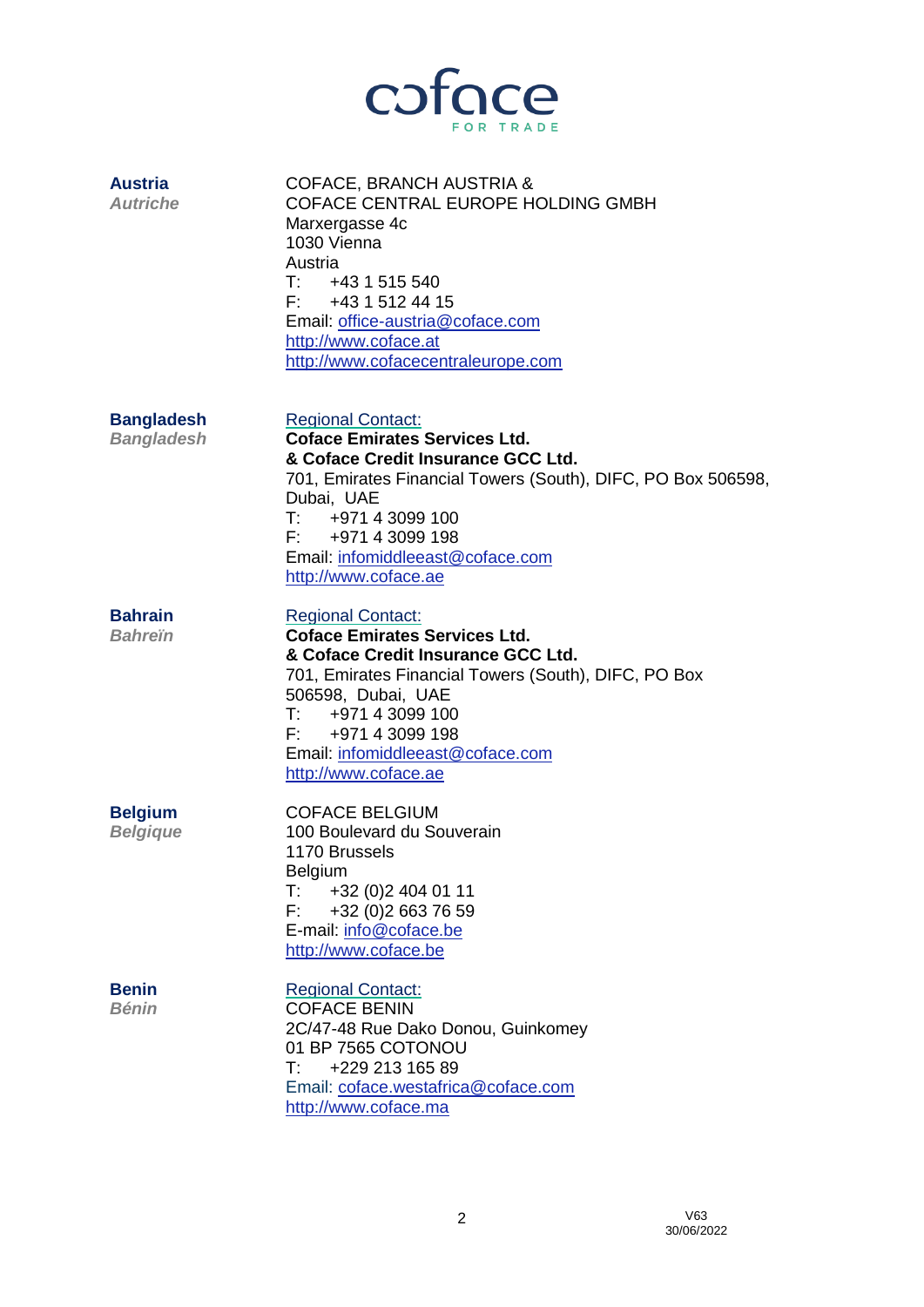

| <b>Brazil</b><br><b>Brésil</b>             | <b>COFACE DO BRASIL</b><br>Pça. João Duran Alonso, 34 - 10º Andar<br>CEP: 04571-070<br>Brooklin Novo - São Paulo<br>T: 4551155098181<br>F: 4551155098182<br>E-mail: marketing.brasil@coface.com<br>http://www.coface.com.br                                                                       |
|--------------------------------------------|---------------------------------------------------------------------------------------------------------------------------------------------------------------------------------------------------------------------------------------------------------------------------------------------------|
| <b>Brunei</b><br><b>Brunei</b>             | <b>Regional Contact:</b><br><b>Coface Emirates Services Ltd.</b><br>& Coface Credit Insurance GCC Ltd.<br>701, Emirates Financial Towers (South), DIFC, PO Box<br>506598, Dubai, UAE<br>T: 497143099100<br>F: +971 4 3099 198<br>Email: infomiddleeast@coface.com<br>http://www.coface.ae         |
| <b>Burkina Faso</b><br><b>Burkina Faso</b> | <b>Regional Contact:</b><br><b>COFACE BURKINA FASO</b><br>Secteur 05, Avenue Kwamé N'Krumah, 1268 01<br>01 - BP 3240 OUAGADOUGOU 01<br>$T:$ +226 25 33 01 13<br>Email:coface.westafrica@coface.com<br>http://www.coface.ma                                                                        |
| <b>Bulgaria</b><br><b>Bulgarie</b>         | <b>COFACE BULGARIA</b><br>42 Petar Parchevich str.<br>1000 Sofia<br><b>Bulgaria</b><br>T: 435928213735<br>F: +359 2 920 71 50<br>E-mail: office-bg@coface.com<br>http://www.coface.bg                                                                                                             |
| <b>Cameroon</b><br><i><b>Cameroun</b></i>  | <b>COFACE SERVICES WEST AFRICA</b><br>264 Rue De La Motte Picquet, Bonanjo<br>Immeuble Ibanne Plateau Joss - 4eme Etage,<br>Bp 18342 Douala<br><b>Olivier BAGNEKI</b><br>$\mathsf{T}:\mathsf{I} \to \mathsf{I}$<br>+237 233 42 51 53<br>F: +237 233 42 00 96<br>Email: olivier.bagneki@coface.com |

[http://www.coface.ma](http://www.coface.ma/)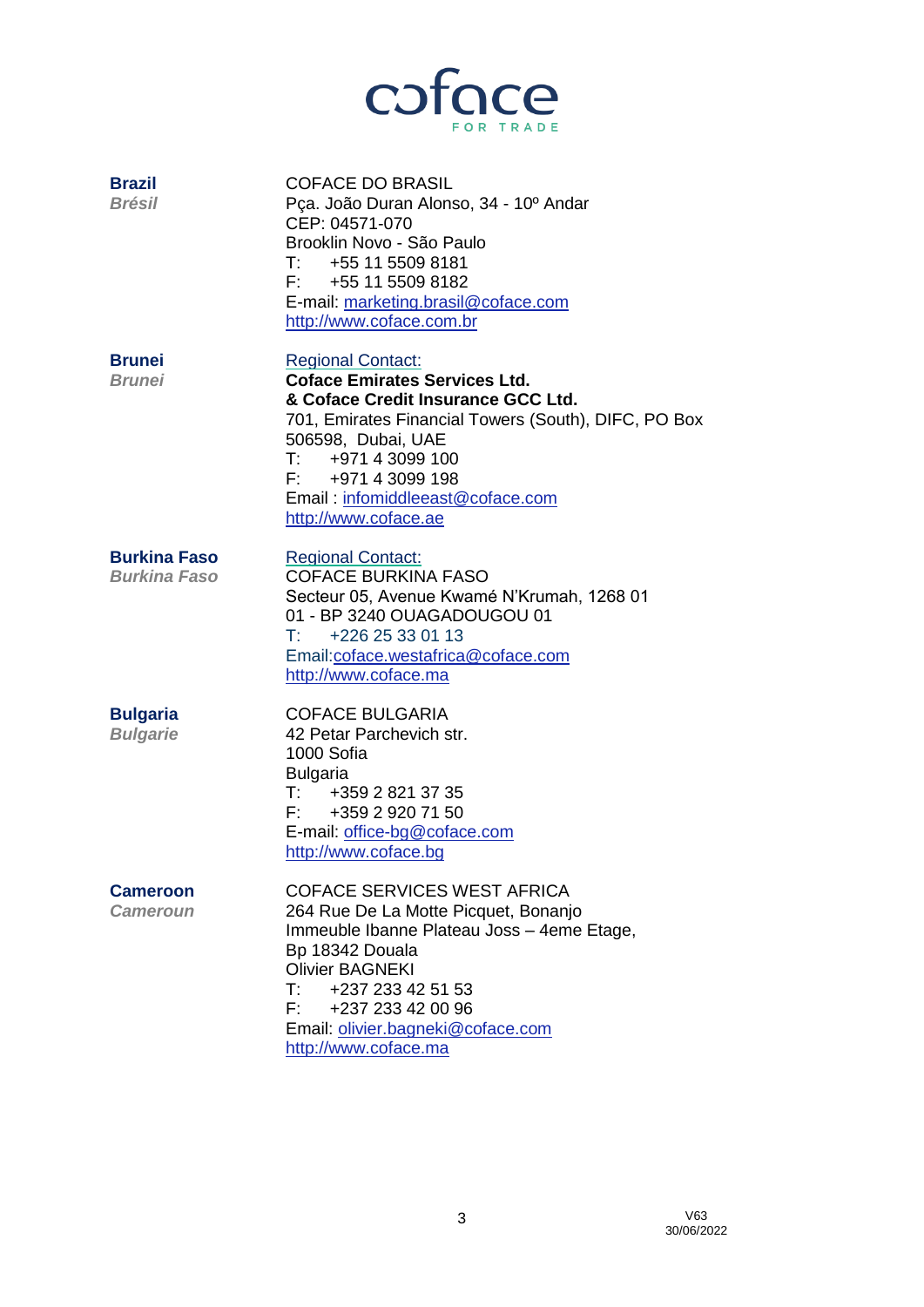

| <b>Canada</b><br><b>Canada</b> | <b>COFACE CANADA</b><br>E-mail: info@coface.ca<br>http://www.coface.ca                                                                                                                                                                                                                            |
|--------------------------------|---------------------------------------------------------------------------------------------------------------------------------------------------------------------------------------------------------------------------------------------------------------------------------------------------|
|                                | <b>Toronto Office</b><br>251 Consumers Road, Suite 910<br>Toronto, ON, M2J 4R3<br>T: (647) 426-4043<br>F: (647) 426-1879                                                                                                                                                                          |
|                                | <b>Montreal Office</b><br>1 Holiday Ave, West Tower<br>Suite 450<br>Pointe-Claire, QC, H9R 5N3<br>T: (514) 312 3506                                                                                                                                                                               |
| <b>Chad</b><br><b>Tchad</b>    | <b>Regional Contact:</b><br><b>Coface Emirates Services Ltd.</b><br>& Coface Credit Insurance GCC Ltd.<br>701, Emirates Financial Towers (South), DIFC, PO Box<br>506598, Dubai, UAE<br>T: 497143099100<br>F: 497143099198<br>Email: infomiddleeast@coface.com<br>http://www.coface.ae            |
| <b>Chile</b><br><b>Chili</b>   | <b>COFACE CHILE</b><br>Av. Nueva Tajamar 555. Of. 1701,<br>Torre Costanera.<br>P17. Las Condes.<br>Santiago de Chile<br>T: 456224285500<br>F: 456223621537<br>E-mail: cof.chile@coface.com<br>http://www.coface.cl                                                                                |
| <b>China</b><br><b>Chine</b>   | COFACE (SHANGHAI) INFORMATION SERVICES CO., LTD<br>Suite 1319-30, Shanghai Central Plaza<br>381 Middle Huaihai Road<br>Shanghai 200020<br>P.R. China<br>+86 21 6171 8100<br>$\mathsf{T}:\mathsf{I} \to \mathsf{I}$<br>F: 4862162880009<br>E-mail: shanghai@coface.com<br>http://www.coface.com.cn |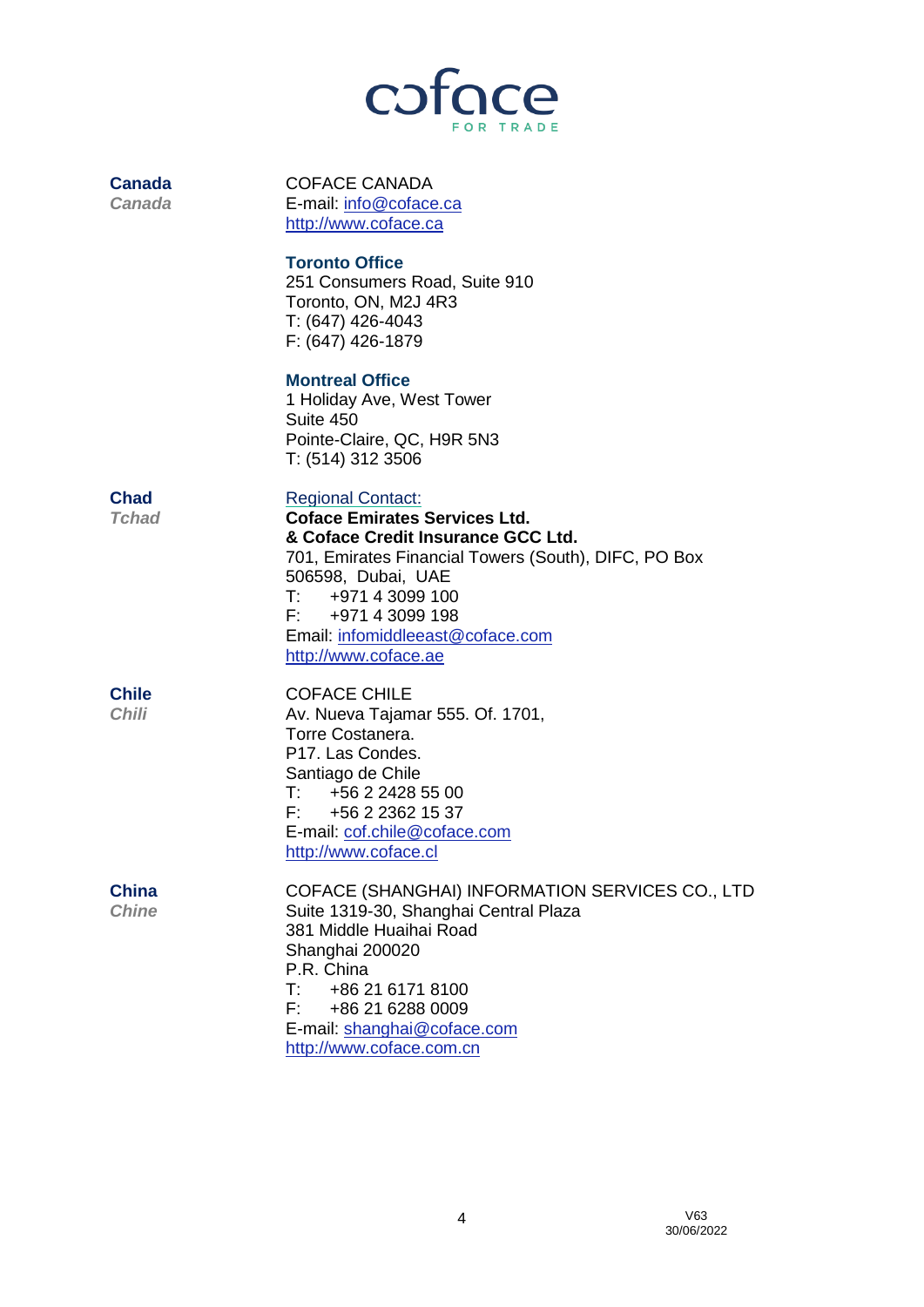

| <b>Colombia</b><br><b>Colombie</b>                         | <b>COFACE COLOMBIA</b><br>Carrera 15 # 91-30 Of. 601 Chicó<br>Bogotá D.C<br>T: 45716231631/32<br>$F: +5716234190$<br>E-mail: atencionalcliente.colombia@coface.com<br>http://www.coface.com.co                                                                                       |
|------------------------------------------------------------|--------------------------------------------------------------------------------------------------------------------------------------------------------------------------------------------------------------------------------------------------------------------------------------|
| <b>Costa Rica</b><br><b>Costa Rica</b>                     | <b>Regional Contact:</b><br><b>COFACE MEXICO</b><br>Insurgentes Sur 1685, Piso 15<br>Colonia Guadalupe Inn<br>Delegación Álvaro Obregón<br>01020 Mexico City<br>$T:$ +52 55 50 89 26 26<br>F: +52 55 50 89 26 00<br>E-mail: servicio.clientes@coface.com<br>http://www.coface.com.mx |
| <b>Croatia</b><br><b>Croatie</b>                           | <b>COFACE ADRIATIC</b><br>Avenija Dubrovnik 46<br>10000 Zagreb<br>+385 1 4697 500<br>$\mathsf{T}^{\mathsf{r}}$<br>E-mail: office-adriatic@coface.com<br>http://www.coface.hr                                                                                                         |
| <b>Cyprus</b><br><b>Chypre</b>                             | <b>Regional Contact:</b><br><b>COFACE ITALY</b><br>Via Lorenteggio 240<br>20147 Milano<br>T: 4390248335111<br>F: 4390248335404<br>http://www.coface.it                                                                                                                               |
| <b>Czech Republic</b><br>République tchèque I.P. Pavlova 5 | <b>COFACE CZECH</b><br>12000 Praha<br>T:<br>+420 246 085 411<br>F.<br>+420 246 085 429<br>E-mail: info-cz@coface.com<br>http://www.coface.cz/                                                                                                                                        |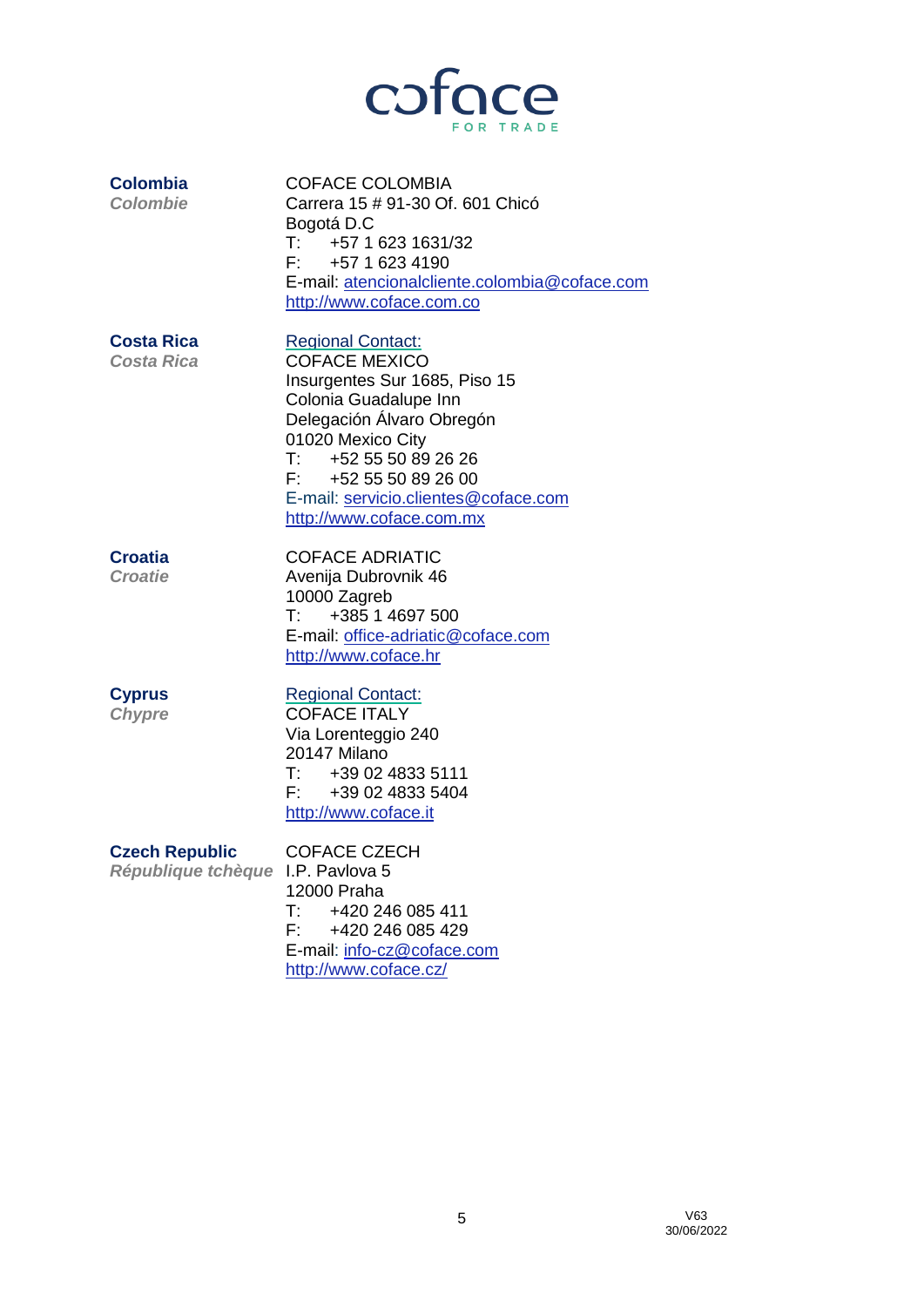

**Denmark** COFACE DANMARK *Danemark* Jens Ravns Vej 11 C DK-7100 Vejle T: +45 76 41 92 60 F: +45 76 41 92 61 E-mail: [info-denmark@coface.com](mailto:info-denmark@coface.com) [http://www.coface.dk](http://www.coface.dk/)

**Djibouti** Regional Contact: *Djibouti* **Coface Emirates Services Ltd.**

**& Coface Credit Insurance GCC Ltd.** 701, Emirates Financial Towers (South), DIFC, PO Box 506598, Dubai, UAE T: +971 4 3099 100 F: +971 4 3099 198 Email: [infomiddleeast@coface.com](mailto:infomiddleeast@coface.com) [http://www.coface.ae](http://www.coface.ae/)

**Ecuador** COFACE ECUADOR *Equateur* [http://www.coface.com.ec](http://www.coface.com.ec/) E-mail: [comercial.ecuador@coface.com](mailto:comercial.ecuador@coface.com)

## **Quito Office**

Irlanda 1016 y República de El Salvador Edificio Siglo XXI, Penthouse T: +593 2 500 5520

## **Guayaquil Office**

Salida norte del Aeropuerto José Joaquín de Olmedo Edificio Sky Building Piso 11 Oficina 1105  $T: +59345005520$ 

**Egypt** Regional Contact:

**Egypte COFACE EGYPT SERVICES SAE** 90B Street 105, 3rd Floor, Office # 301 Maadi, Egypt

> Noaman ASHOUR T: +20 (2) 25 25 3332 Email: [noaman.ashour@coface.com](mailto:noaman.ashour@coface.com) <http://www.coface.ma/>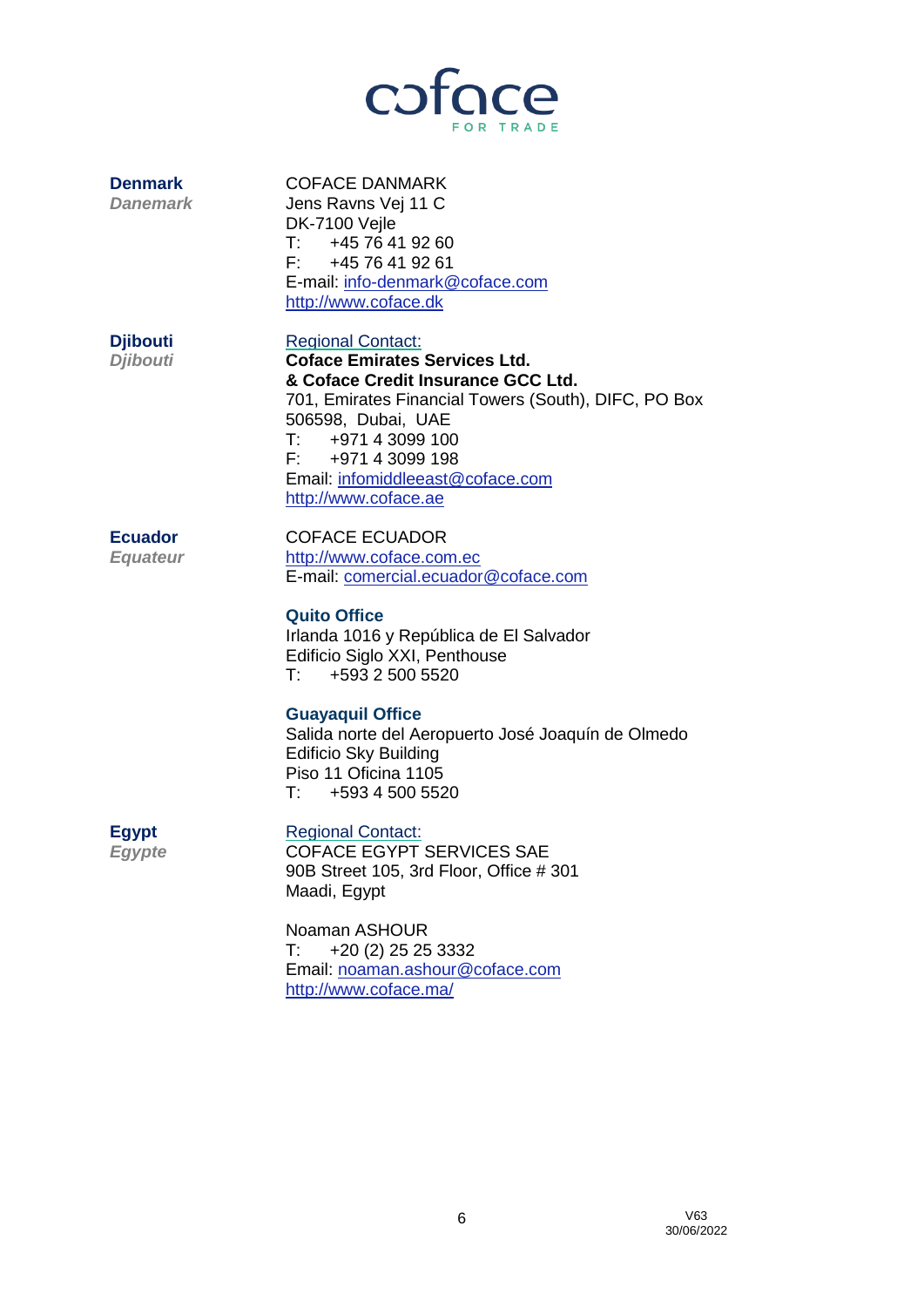

| <b>Estonia</b><br><b>Estonie</b>  | <b>Regional Contact:</b><br><b>COFACE BALTICS</b><br>A. Tumeno str. 4<br>LT-01109 Vilnius<br>Lithuania<br>$T: +37052791727$<br>F: +370 5 279 17 54<br>E-mail: office-lithuania@coface.com<br>http://www.coface.lt                                                                      |
|-----------------------------------|----------------------------------------------------------------------------------------------------------------------------------------------------------------------------------------------------------------------------------------------------------------------------------------|
| <b>France</b>                     | <b>COFACE SA</b><br>1, place Costes et Bellonte<br>CS 20003<br>92276 Bois-Colombes<br>T: 433149022000<br>F: 433176753502<br>Service Relation client: +33 1 49 02 29 29<br>E-mail: communication@coface.com<br>http://www.coface.fr                                                     |
| <b>Finland</b><br><b>Finlande</b> | COFACE, Filial i Sverige<br>Aleksanterinkatu 15 B<br>00100 Helsinki<br>+358 50 596 7431<br>$\mathsf{T}^{\mathsf{r}}$<br>E-mail: info-finland@coface.com<br>http://www.coface.fi                                                                                                        |
| Gabon<br>Gabon                    | <b>COFACE GABON</b><br>Boulevard de l'Indépendance,<br>Immeuble DIAMANT - 2è étage<br><b>BP 1070 Libreville</b><br><b>Nelcy BOSSA</b><br>$\mathsf{T}:\mathsf{I}$<br>+241 01 76 13 50<br>+241 07 34 94 11<br>Email: nelcy.bossa@coface.com<br>http://www.coface.ma                      |
| <b>Gambia</b><br><b>Gambie</b>    | <b>Regional Contact:</b><br><b>Coface Emirates Services Ltd.</b><br>& Coface Credit Insurance GCC Ltd.<br>701, Emirates Financial Towers (South), DIFC, PO Box<br>506598, Dubai, UAE<br>T: 497143099100<br>F: 497143099198<br>Email: infomiddleeast@coface.com<br>http://www.coface.ae |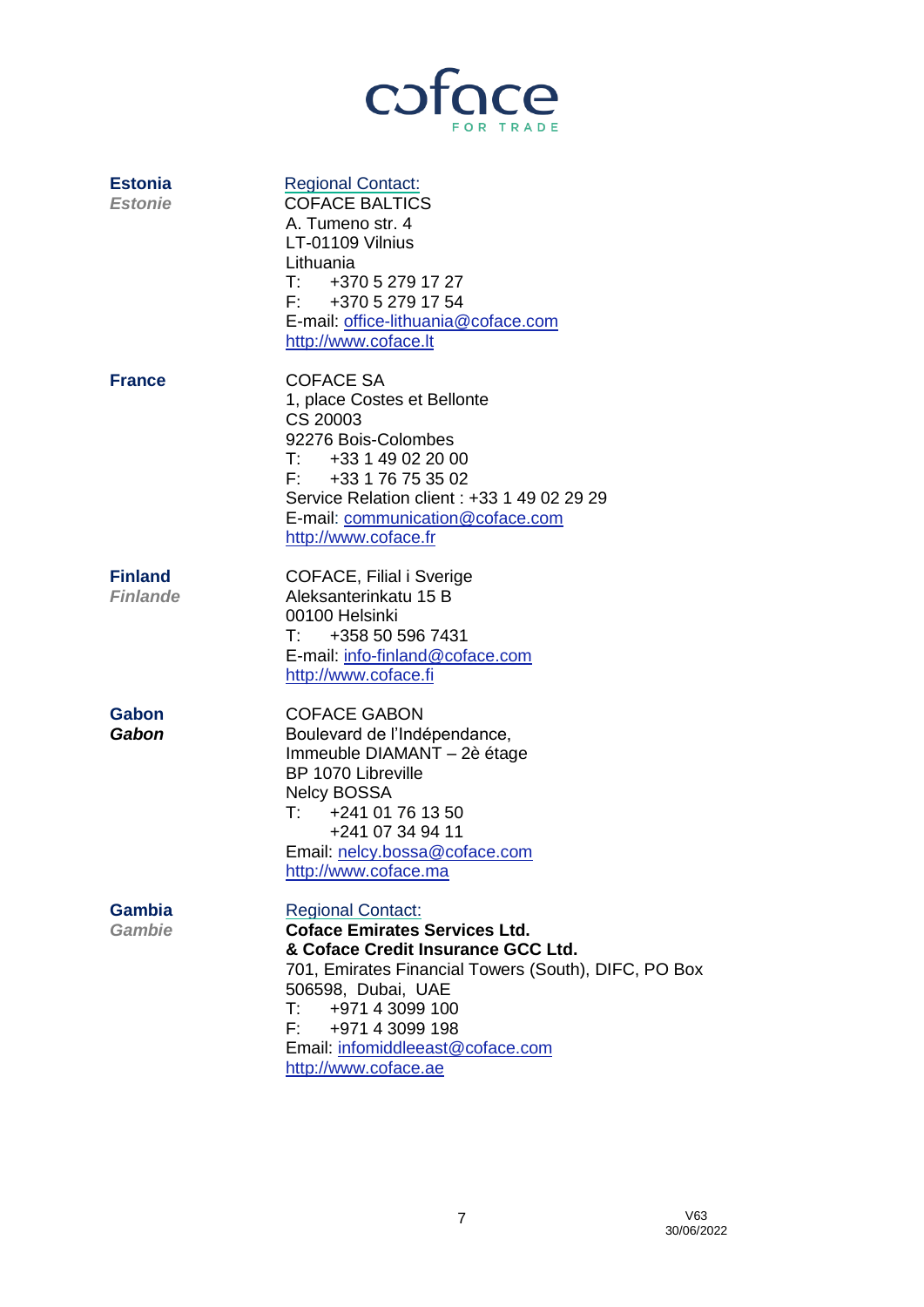

| <b>Germany</b><br><b>Allemagne</b> | COFACE, NIEDERLASSUNG IN DEUTSCHLAND<br><b>Isaac-Fulda-Allee 1</b><br>55124 Mainz<br>T: 4961313230<br>F: +49 61 31 37 27 66<br>E-mail: info-germany@coface.com<br>http://www.coface.de                                                                                                                  |
|------------------------------------|---------------------------------------------------------------------------------------------------------------------------------------------------------------------------------------------------------------------------------------------------------------------------------------------------------|
| Ghana<br>Ghana                     | <b>COFACE GHANA</b><br>2 <sup>nd</sup> Floor, Societe Generale H/O Building, R. R.C<br>P.O. Box Ct 9362 Cantonment, Accra - Ghana<br>Evans YEBOAH<br>T: 4233302981114<br>F: +233 302 227 181<br>Email: evans.yeboah@coface.com<br>http://www.coface.ma                                                  |
| <b>Greece</b><br>Grèce             | <b>Regional Contact:</b><br><b>COFACE</b><br>10 Kifisias Ave.<br>15125 Marousi Athens<br>$\mathsf{T}:\mathsf{I} \to \mathsf{I}$<br>+30 210 6178120<br>http://www.coface.gr                                                                                                                              |
| <b>Guatemala</b><br>Guatemala      | <b>Regional Contact:</b><br><b>COFACE MEXICO</b><br>Insurgentes Sur 1685, Piso 15<br>Colonia Guadalupe Inn<br>Delegación Álvaro Obregón<br>01020 Mexico City<br>+52 55 50 89 26 26<br>$\mathsf{T}^{\mathsf{r}}$<br>F: 4525550892600<br>E-mail: servicio.clientes@coface.com<br>http://www.coface.com.mx |
| Guinea<br>Guinée                   | <b>Regional Contact:</b><br><b>Coface Emirates Services Ltd.</b><br>& Coface Credit Insurance GCC Ltd.<br>701, Emirates Financial Towers (South), DIFC, PO Box 506598,<br>Dubai, UAE<br>T: 497143099100<br>F: 497143099198<br>Email: infomiddleeast@coface.com                                          |

[http://www.coface.ae](http://www.coface.ae/)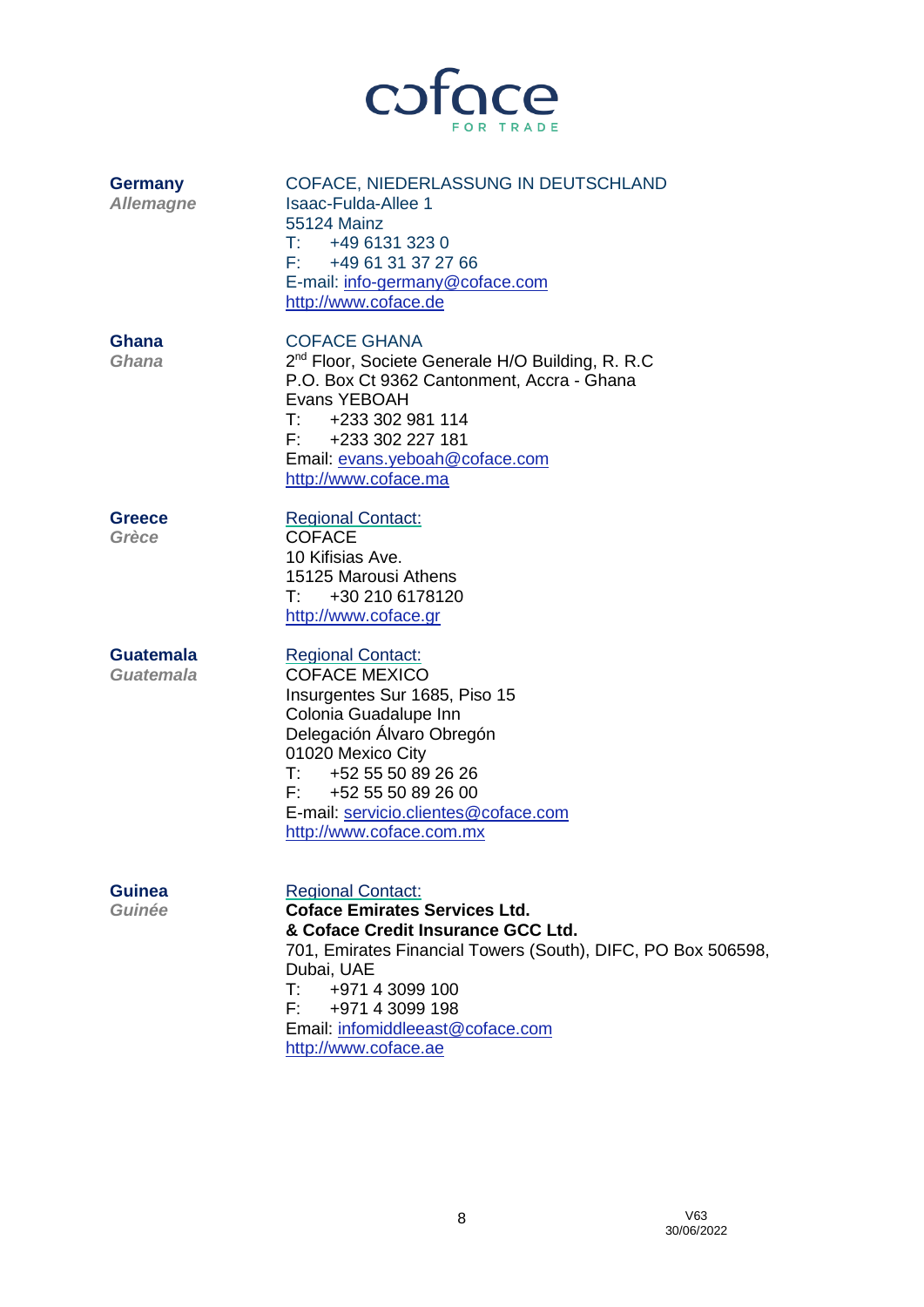

| Hong Kong S.A.R.<br>Hong Kong R.A.S. | COFACE, BRANCH IN HONG KONG<br><b>COFACE GREATER CHINA SERVICES LIMITED</b><br>UNIT A, 31/F, Lee & Man Commercial Center<br>169 Electric Road,<br>North Point, Hong Kong<br>T: 485225859188<br>F: 485225859100<br>E-mail: coface.hk@coface.com<br>http://www.coface.com.hk |
|--------------------------------------|----------------------------------------------------------------------------------------------------------------------------------------------------------------------------------------------------------------------------------------------------------------------------|
| <b>Hungary</b>                       | <b>COFACE HUNGARY</b>                                                                                                                                                                                                                                                      |

*Hongrie* Váci út 45. H/7 1134 Budapest T: +36 1 299 20 70  $F: +3612992065$ E-mail: [Iroda\\_hungary@coface.com](mailto:Iroda_hungary@coface.com) [http://www.coface.hu](http://www.coface.hu/)

E-mail: [info-denmark@coface.com](mailto:info-denmark@coface.com)

**Iceland** Regional Contact:

*Islande* COFACE DANMARK

**India** COFACE INDIA CREDIT MANAGEMENT SERVICE PVT LTD *Inde* 101A, Platina, C-59, "G" Block, Bandra-Kurla complex, Bandra East, Mumbai 400 051<br>T: +91 22 6108 3300 T:  $+91\ 22\ 6108\ 3300$ <br>F:  $+91\ 22\ 6108\ 3399$ +91 22 6108 3399 E-mail: [info\\_india@coface.com](mailto:info_india@coface.com) [http://www.coface.co.in](http://www.coface.co.in/)

#### **Bangalore Office**

Jens Ravns Vej 11 C

T: +45 76 41 92 60<br>F: +45 76 41 92 61 +45 76 41 92 61

[http://www.coface.dk](http://www.coface.dk/)

DK-7100 Vejle

Level 2, Prestige Obelisk, No. 3, Kasturaba Road, Bangalore 560001, India  $T:$  +91 80 4112 1800<br>F: +91 80 4112 1900 +91 80 4112 1900

## **New Delhi Office**

1/F, Unit No.8, Omaxe Square Plot No. 14, District Centre Jasola New Delhi 110025, India T: +91 11 4053 8223 F: +91 11 4054 7245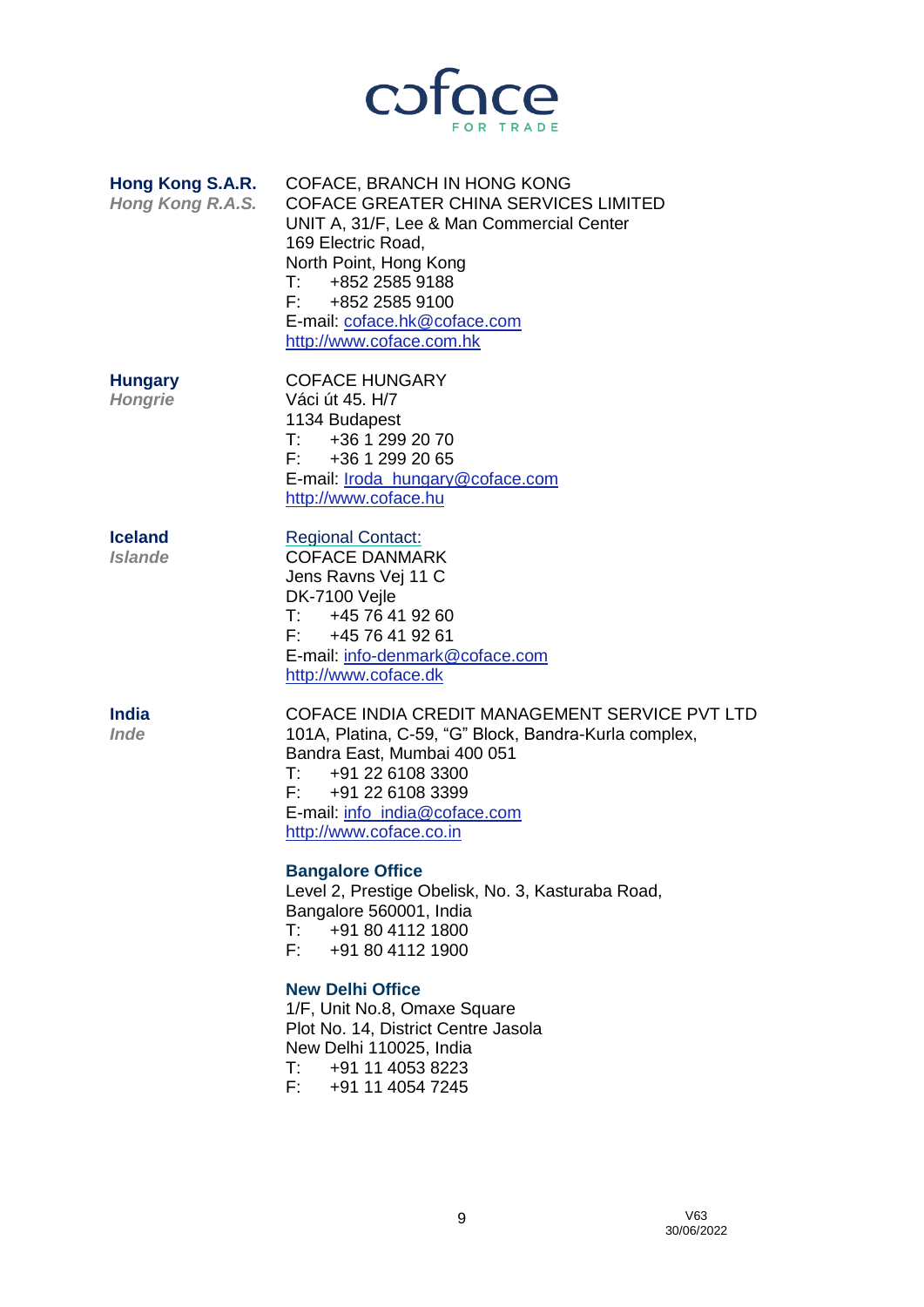

| <b>Indonesia</b><br>Indonésie           | <b>COFACE INDONESIA Representative Office</b><br>Indonesia Stock Exchange tower 2, 17th floor<br>Jl. Jend. Sudirman kav. 52-53<br>Jakarta 12190<br>$\mathsf{T} \mathsf{t}$ .<br>+62 21 5157687 / +62 21 5157685<br>E-mail: chrisna.sudarma@coface.com<br>http://www.coface.com.hk |
|-----------------------------------------|-----------------------------------------------------------------------------------------------------------------------------------------------------------------------------------------------------------------------------------------------------------------------------------|
| <b>Ireland</b><br><i><b>Irlande</b></i> | <b>COFACE IRELAND</b><br>Office Suite 5, Adelphi House<br><b>Upper George's street</b><br>Dun Laoghaire<br>Co Dublin<br>T:<br>+353 1 230 4669<br>F: 435312304411<br>http://www.coface.ie                                                                                          |
| <b>Israel</b><br><i><b>Israël</b></i>   | <b>COFACE ISRAEL</b><br>Hachsharat Hayeshuv Tower<br>Jabotinsky 9 sT,<br><b>BNEI BRAK ISRAEL</b><br>T. +972 (3) 76 23 800<br>F. +972 (3) 67 49 014<br>http://www.coface.co.il                                                                                                     |
| <b>Italy</b><br><i><b>Italie</b></i>    | <b>COFACE ITALY</b><br>Via Lorenteggio 240<br>20147 Milano<br>T:<br>+39 02 4833 5111<br>F: 4390248335404<br>http://www.coface.it                                                                                                                                                  |
| <b>Ivory Coast</b><br>Côte d'Ivoire     | <b>COFACE COTE D'IVOIRE</b><br>Plateau, Immeuble AXA Entrée B - 7eme étage<br>18 BP 1058 ABJ 18 Abidjan<br>Angele KOUASSI YAO KOUMAN<br>T:<br>+225 20 22 30 72<br>F:<br>+225 20 22 30 74<br>Email: commercial.westafrica@coface.com<br>http://www.coface.ma                       |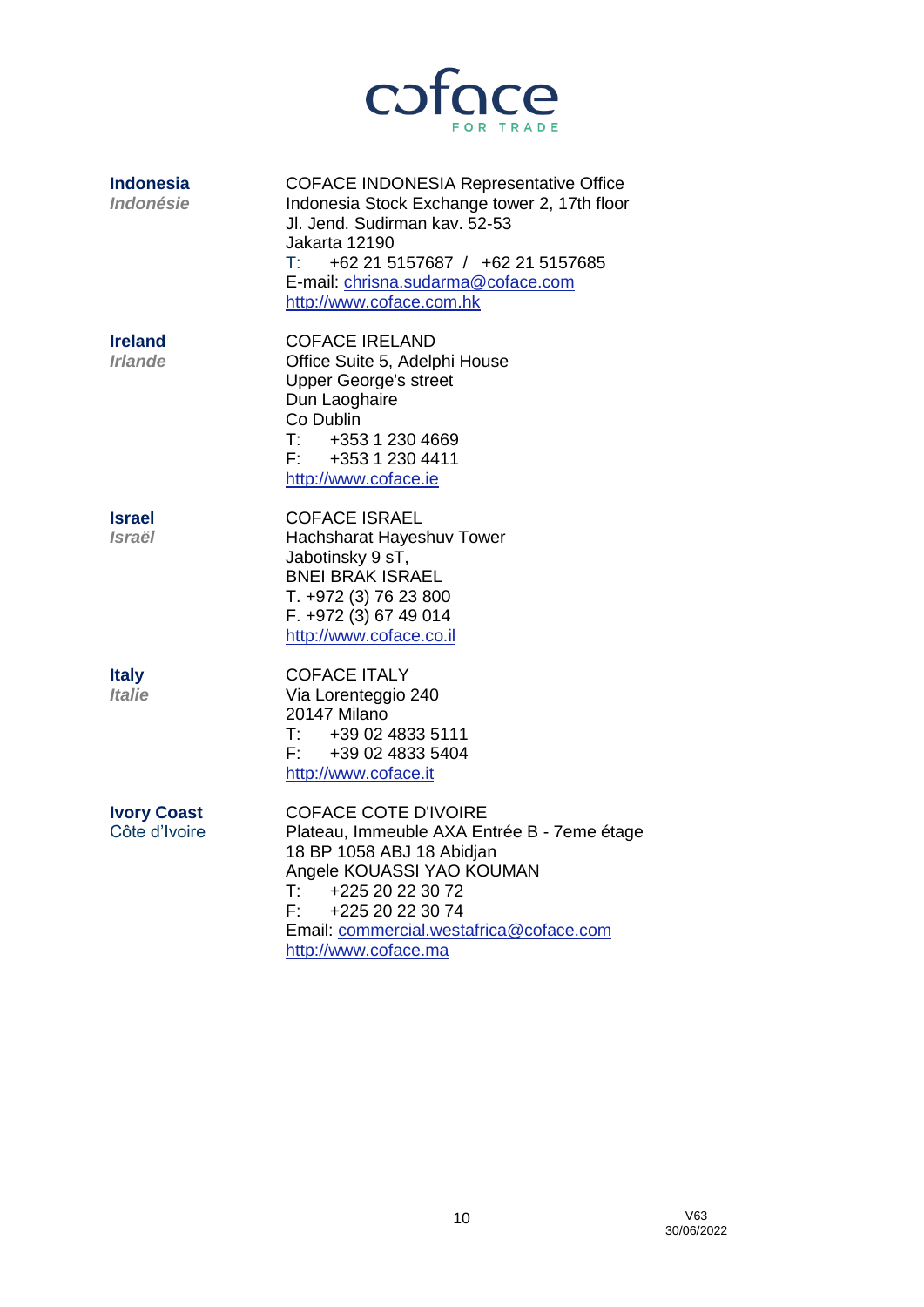

| Japan<br>Japon                  | <b>COFACE JAPAN</b><br>Atago Green Hills MORI Tower 38 <sup>th</sup> Floor,<br>2-5-1 Atago, Minato-ku,<br>105-6238 Tokyo<br>$T: +81(0)3-5402-6100$<br>$F: +81(0)3-5402-6159$<br>E-mail: marketingjp@coface.com<br>http://www.coface.jp                                                                   |
|---------------------------------|----------------------------------------------------------------------------------------------------------------------------------------------------------------------------------------------------------------------------------------------------------------------------------------------------------|
|                                 | COFACE SERVICES JAPAN CO., LTD<br>Atago Green Hills MORI Tower 38th Floor,<br>2-5-1 Atago, Minato-ku,<br>105-6238 Tokyo<br>$T: +81(0)3-5402-6110$<br>$F: +81(0)3-5402-6158$                                                                                                                              |
| Jordan<br><b>Jordanie</b>       | <b>Regional Contact:</b><br><b>Coface Emirates Services Ltd.</b><br>& Coface Credit Insurance GCC Ltd.<br>701, Emirates Financial Towers (South), DIFC, PO Box<br>506598, Dubai, UAE<br>T: 497143099100<br>F: 497143099198<br>Email: infomiddleeast@coface.com<br>http://www.coface.ae                   |
| <b>Kazakhstan</b><br>Kazakhstan | <b>Regional Contact:</b><br><b>COFACE RUSSIA</b><br>2 <sup>nd</sup> Brestskaya St., 8<br>"Panorama" Business Centre, 9th floor<br>125047 Moscow<br>+7 (495) 785 57 10<br>T:<br>E-mail: office@coface.com<br>http://www.coface.ru                                                                         |
| Kuwait<br><b>Koweit</b>         | <b>Regional Contact:</b><br><b>Coface Emirates Services Ltd.</b><br>& Coface Credit Insurance GCC Ltd.<br>701, Emirates Financial Towers (South), DIFC, PO Box 506598,<br>Dubai, UAE<br>$\mathsf{T}$ :<br>+971 4 3099 100<br>F: 497143099198<br>Email: infomiddleeast@coface.com<br>http://www.coface.ae |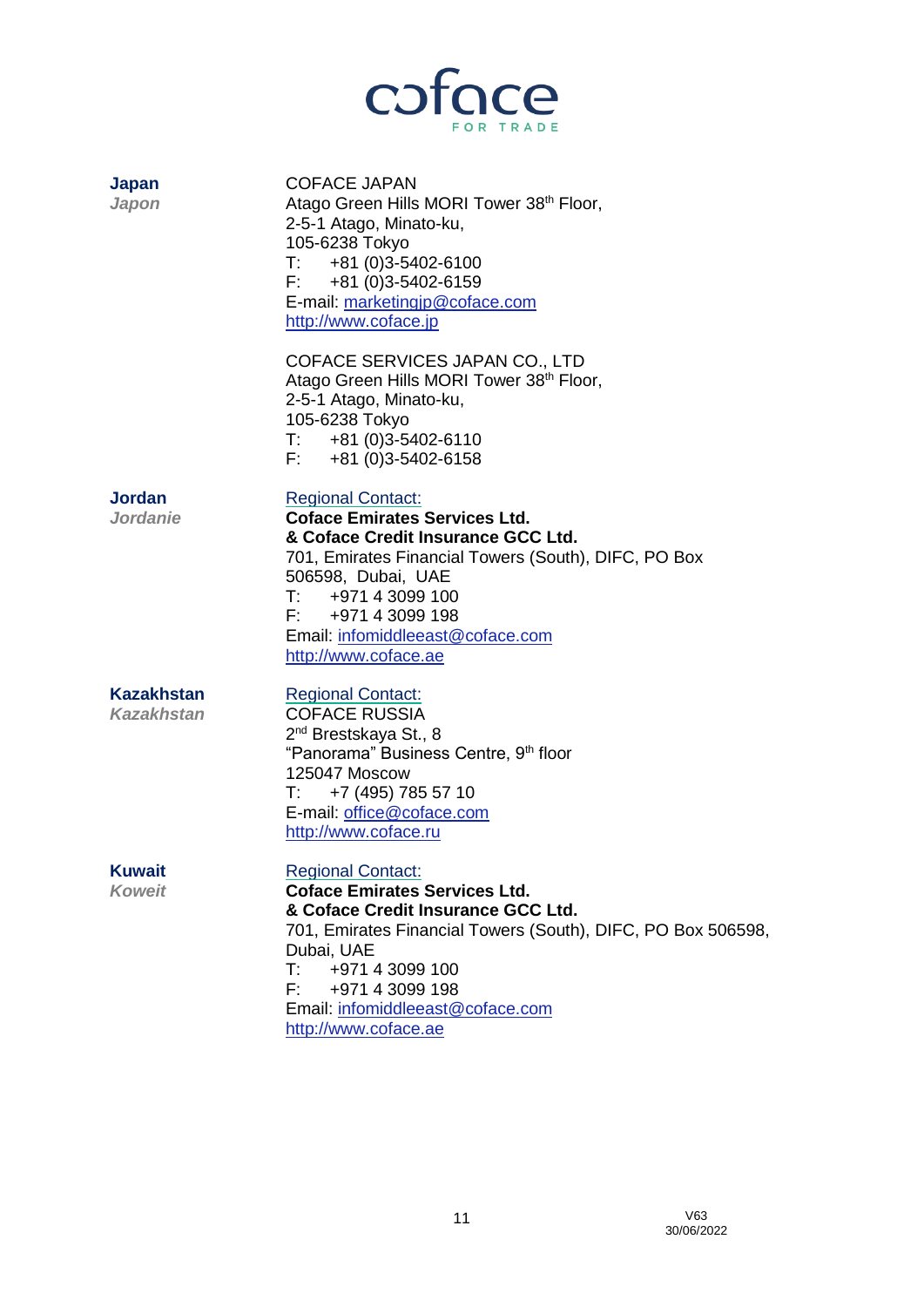

| Latvia<br><b>Lettonie</b>      | <b>COFACE BALTICS</b><br>A. Tumeno str. 4<br>LT-01109 Vilnius<br>Lithuania<br>T: 437052791727<br>F: 437052791754<br>E-mail: office-lithuania@coface.com<br>http://www.coface.lt                                                                                                           |
|--------------------------------|-------------------------------------------------------------------------------------------------------------------------------------------------------------------------------------------------------------------------------------------------------------------------------------------|
| Lebanon<br>Liban               | <b>Regional Contact:</b><br><b>Coface Emirates Services Ltd.</b><br>& Coface Credit Insurance GCC Ltd.<br>701, Emirates Financial Towers (South), DIFC, PO Box<br>506598, Dubai, UAE<br>T: 497143099100<br>F: 497143099198<br>Email: infomiddleeast@coface.com<br>http://www.coface.ae    |
| Libya<br>Libye                 | <b>Regional Contact:</b><br><b>Coface Emirates Services Ltd.</b><br>& Coface Credit Insurance GCC Ltd.<br>701, Emirates Financial Towers (South), DIFC, PO Box<br>506598, Dubai, UAE<br>T: 497143099100<br>F: +971 4 3099 198<br>Email: infomiddleeast@coface.com<br>http://www.coface.ae |
| Liechtenstein<br>Liechtenstein | <b>Regional Contact:</b><br><b>COFACE SWITZERLAND</b><br><b>Rue Belle Fontaine 18</b><br>CH-1003 Lausanne<br>$T:$ +41 21 331 00 40<br>F: +41 21 331 00 44<br>E-mail: info.suisse@coface.com<br>http://www.coface.ch                                                                       |
| Lithuania<br><b>Lituanie</b>   | <b>COFACE BALTICS</b><br>A. Tumėno str. 4,<br>LT-01109 Vilnius<br>+370 5 2791727<br>$\mathsf{T}:\mathbb{R}^n$<br>F: I<br>+370 5 2791754<br>E-mail: office-lithuania@coface.com<br>http://www.coface.lt                                                                                    |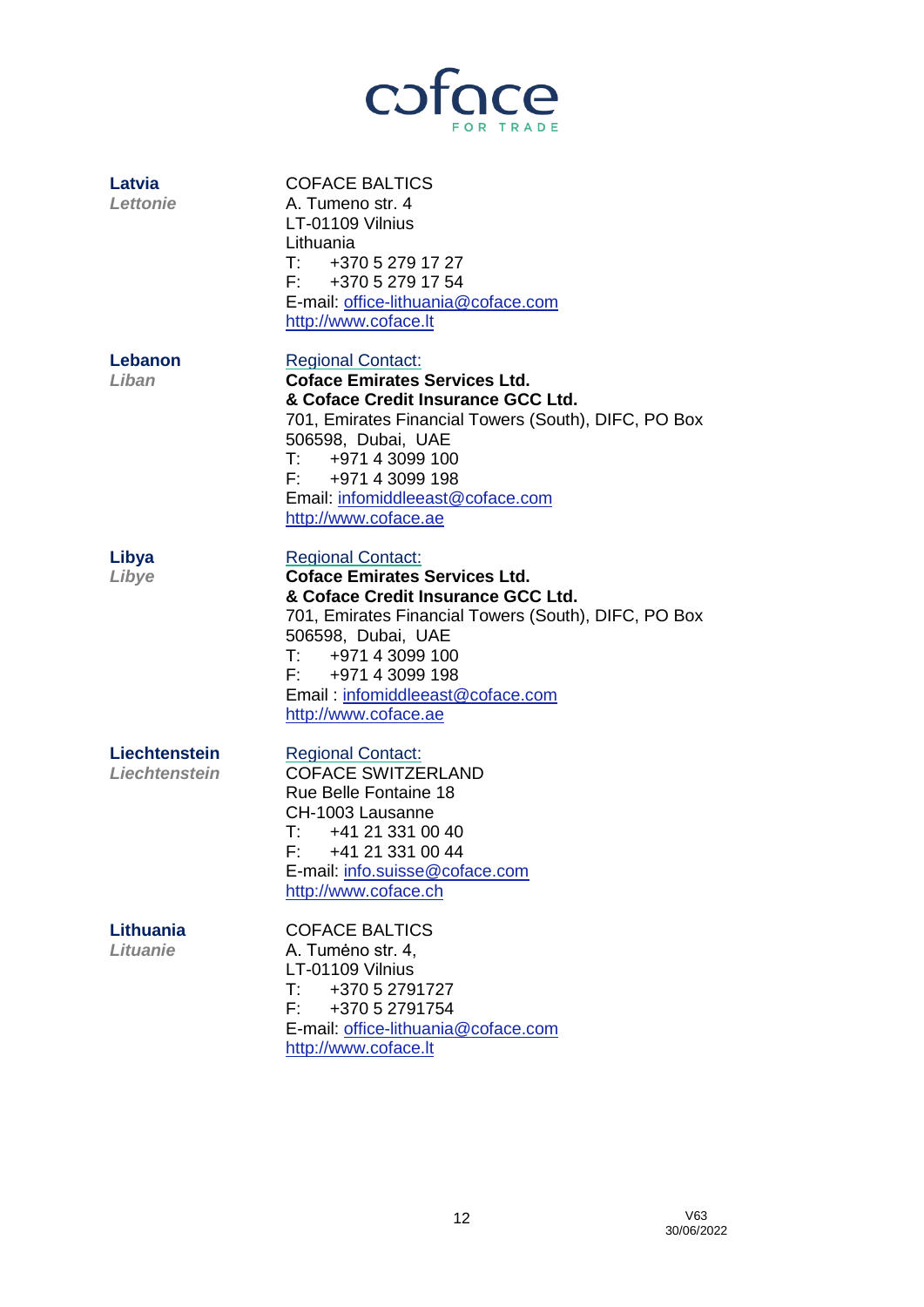

| Luxembourg<br>Luxembourg               | <b>Regional Contact:</b><br><b>COFACE BELGIUM</b><br>100 Boulevard du Souverain<br>1170 Brussels<br><b>Belgium</b><br>T: 432(0)24040111<br>F: 432(0)26637659<br>E-mail: info@coface.be<br>http://www.coface.be                                                                              |
|----------------------------------------|---------------------------------------------------------------------------------------------------------------------------------------------------------------------------------------------------------------------------------------------------------------------------------------------|
| <b>Malaysia</b><br><b>Malaisie</b>     | COFACE SERVICES (MALAYSIA) SDN. BHD. (547154-P)<br>Suite 26-02, Level 26, Q Sentral,<br>2A, Jalan Stesen Sentral 2, Kuala Lumpur Sentral,<br>50470 Kuala Lumpur<br>$T: +60(3) 2781 2400$<br>$F: +60(3)$ 2781 2401<br>E-mail: marketing_malaysia@coface.com<br>www.coface.com.hk             |
| Mali<br>Mali                           | <b>Regional Contact:</b><br><b>COFACE MALI</b><br>Imm. Dramane Kouma, 1er Etage<br>Av Cheick Zahed Hamdallaye<br>BP E.4770 Bamako<br>+233 20 29 26 45<br>$\mathsf{T}^{\mathsf{r}}$<br>Email: coface.westafrica@coface.com<br>http://www.coface.ma                                           |
| <b>Malta</b><br><b>Malte</b>           | <b>Regional Contact:</b><br><b>COFACE ITALY</b><br>Via Lorenteggio 240<br>20147 Milano<br>T: 4390248335111<br>F: 4390248335404<br>http://www.coface.it                                                                                                                                      |
| <b>Mauritania</b><br><b>Mauritanie</b> | <b>Regional Contact:</b><br><b>Coface Emirates Services Ltd.</b><br>& Coface Credit Insurance GCC Ltd.<br>701, Emirates Financial Towers (South), DIFC<br>PO Box 506598, Dubai, UAE<br>T:<br>+971 4 3099 100<br>F: 497143099198<br>Email: infomiddleeast@coface.com<br>http://www.coface.ae |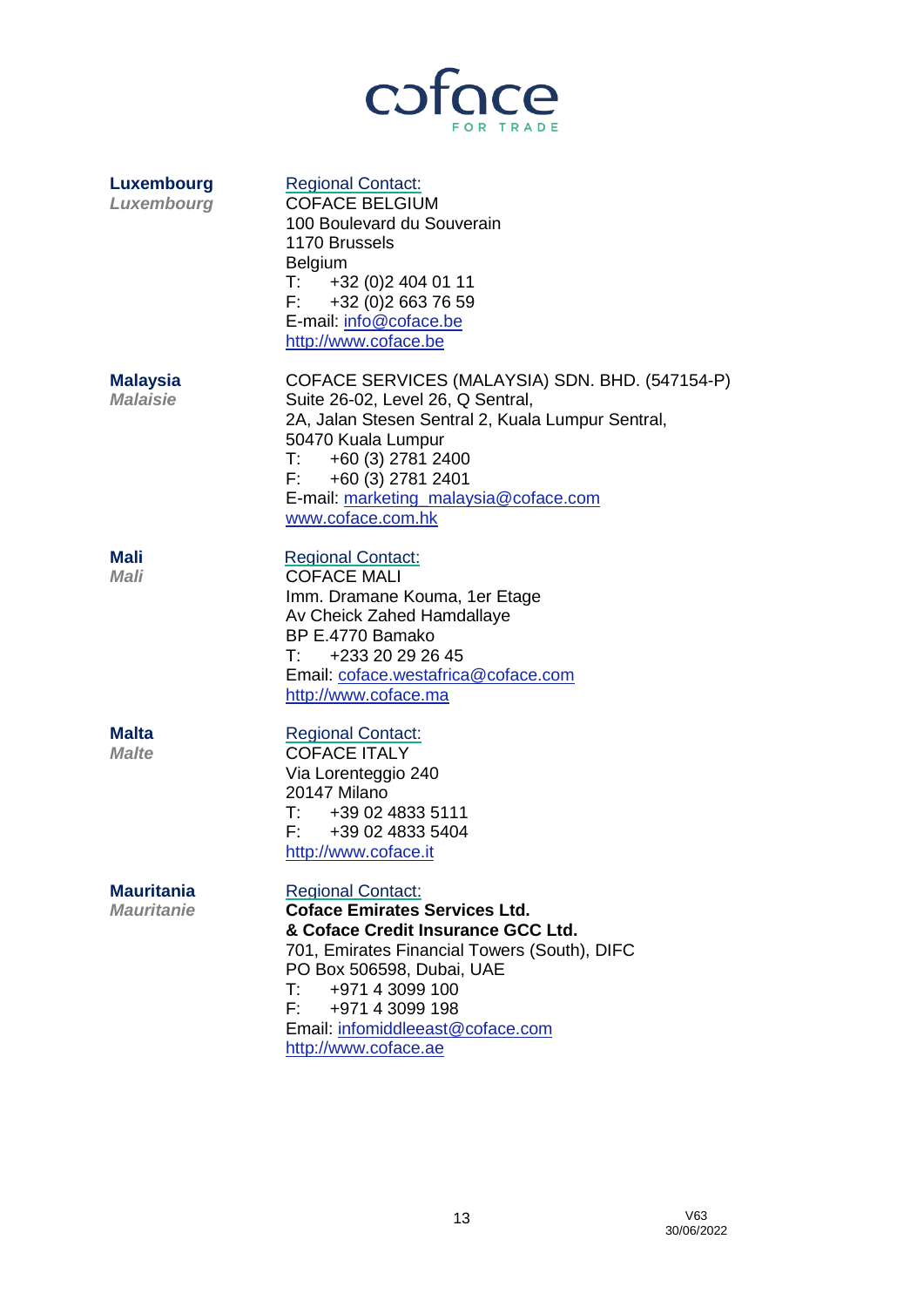

| <b>Mauritius</b><br><b>Ile Maurice</b> | <b>COFACE FRANCE</b><br>1, place Costes et Bellonte<br>CS 20003<br>92276 Bois-Colombes<br>$T:$ +33 1 49 02 20 00<br>F: 433176753502<br>E-mail: communication@coface.com<br>http://www.coface.fr                                                       |
|----------------------------------------|-------------------------------------------------------------------------------------------------------------------------------------------------------------------------------------------------------------------------------------------------------|
| <b>Mexico</b><br><b>Mexique</b>        | <b>COFACE MÉXICO</b><br>Insurgentes Sur 1685, Piso 15<br>Colonia Guadalupe Inn<br>Delegación Álvaro Obregón<br>01020 Mexico City<br>$T:$ +52 55 50 89 26 26<br>$F: +525550892600$<br>E-mail: servicio.clientes@coface.com<br>http://www.coface.com.mx |
| <b>Morocco</b><br><b>Maroc</b>         | COFACE MAROC SA,<br>225, Boulevard d'Anfa<br>20250 Casablanca<br>$T:$ +212 522 99 81 76<br>F: +212 522 99 06 40<br>Email: coface.maroc@coface.com<br>http://www.coface.ma                                                                             |
|                                        | Mehdi ARIFI<br>$T:$ +212 522 99 81 51<br>Email: mehdi.arifi@coface.com                                                                                                                                                                                |
| <b>Netherlands</b><br>Pays-Bas         | <b>COFACE NEDERLAND</b><br>Stadionstraat 20<br>4815 NG Breda<br>Post address: Postbus 3377, 4800 DJ Breda<br>$T: +31(76) 573 7171$<br>+31 (76) 587 3852<br>F.<br>E-mail: info-netherlands@coface.com<br>http://www.coface.nl                          |
| <b>New Zealand</b><br>Nouvelle Zélande | <b>COFACE NEW ZEALAND</b><br>7/208 Ponsonby Road<br>Ponsonby<br>Auckland 1011<br>$\mathsf{T} \mathsf{f}$ .<br>+64 (0) 93913348                                                                                                                        |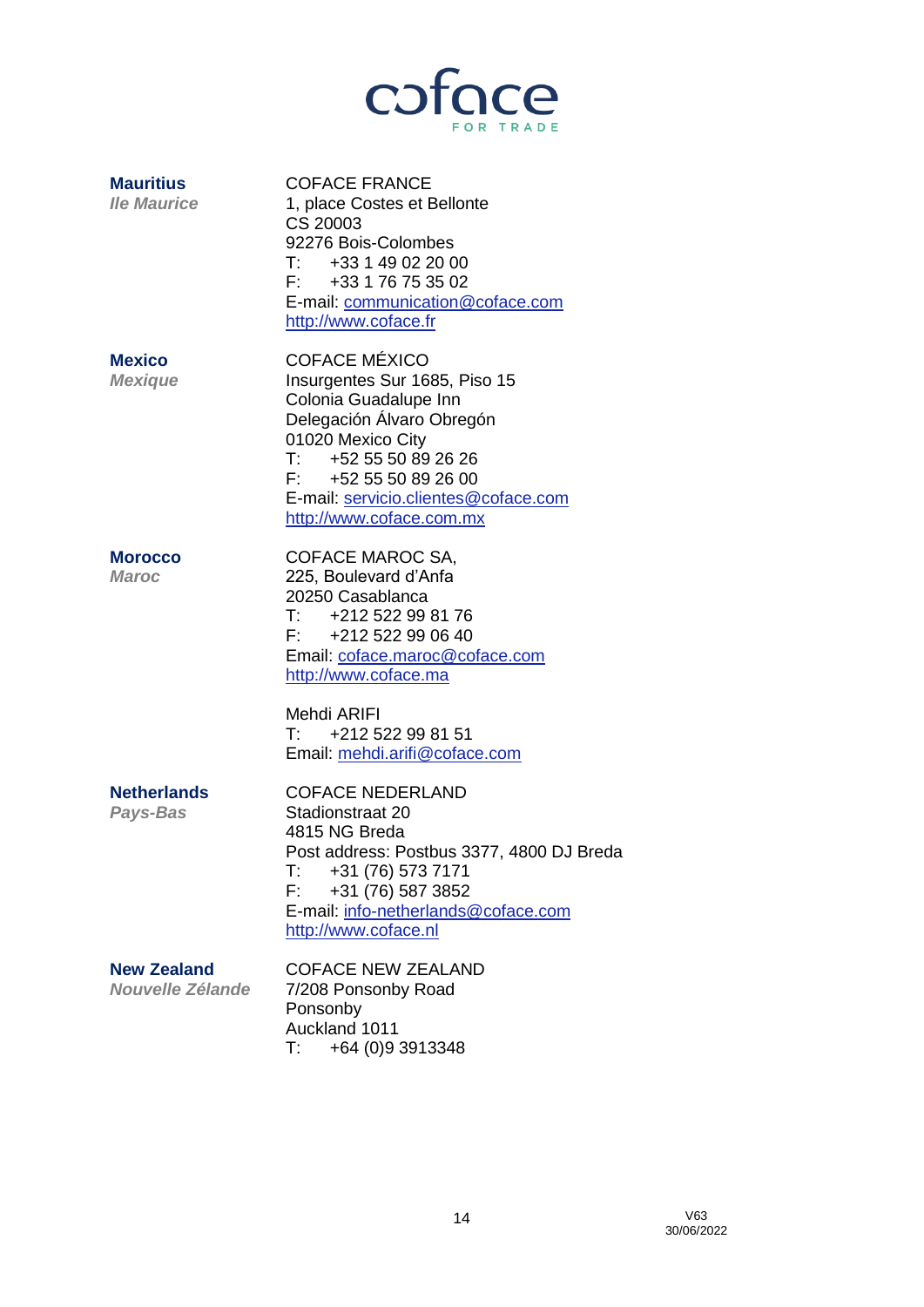

| <b>Niger</b><br><b>Niger</b>     | <b>Regional Contact:</b><br><b>Coface Emirates Services Ltd.</b><br>& Coface Credit Insurance GCC Ltd.<br>701, Emirates Financial Towers (South), DIFC, PO Box<br>506598, Dubai, UAE<br>T: 497143099100<br>F: 497143099198<br>Email: infomiddleeast@coface.com<br>http://www.coface.ae                                    |
|----------------------------------|---------------------------------------------------------------------------------------------------------------------------------------------------------------------------------------------------------------------------------------------------------------------------------------------------------------------------|
| <b>Norway</b><br>Norvège         | <b>COFACE GK FORSIKRING AS</b><br>Rådhusgata 25<br>P.O. Box 1341 Vika, 0113 OSLO<br>$T: +47046872000$<br>E-Mail: post@cofacegk.no<br>www.cofacegk.no                                                                                                                                                                      |
| <b>Nigeria</b><br><b>Nigeria</b> | <b>Regional Contact:</b><br><b>Coface Emirates Services Ltd.</b><br>& Coface Credit Insurance GCC Ltd.<br>701, Emirates Financial Towers (South), DIFC<br>PO Box 506598, Dubai, UAE<br>T: 497143099100<br>F: 497143099198<br>Email: infomiddleeast@coface.com<br>http://www.coface.ae                                     |
| Oman<br><b>Oman</b>              | <b>Regional Contact:</b><br><b>Coface Emirates Services Ltd.</b><br>& Coface Credit Insurance GCC Ltd.<br>701, Emirates Financial Towers (South), DIFC, PO Box<br>506598, Dubai, UAE<br>T: 497143099100<br>F: 497143099198<br>Email: infomiddleeast@coface.com<br>http://www.coface.ae                                    |
| Panama<br>Panama                 | <b>Regional Contact:</b><br><b>COFACE MEXICO</b><br>Insurgentes Sur 1685, Piso 15<br>Colonia Guadalupe Inn<br>Delegación Álvaro Obregón<br>01020 Mexico City<br>Mexico<br>$\mathsf{T}:\mathbb{R}^n$<br>+52 55 50 89 26 26<br>F:<br>+52 55 50 89 26 00<br>E-mail: servicio.clientes@coface.com<br>http://www.coface.com.mx |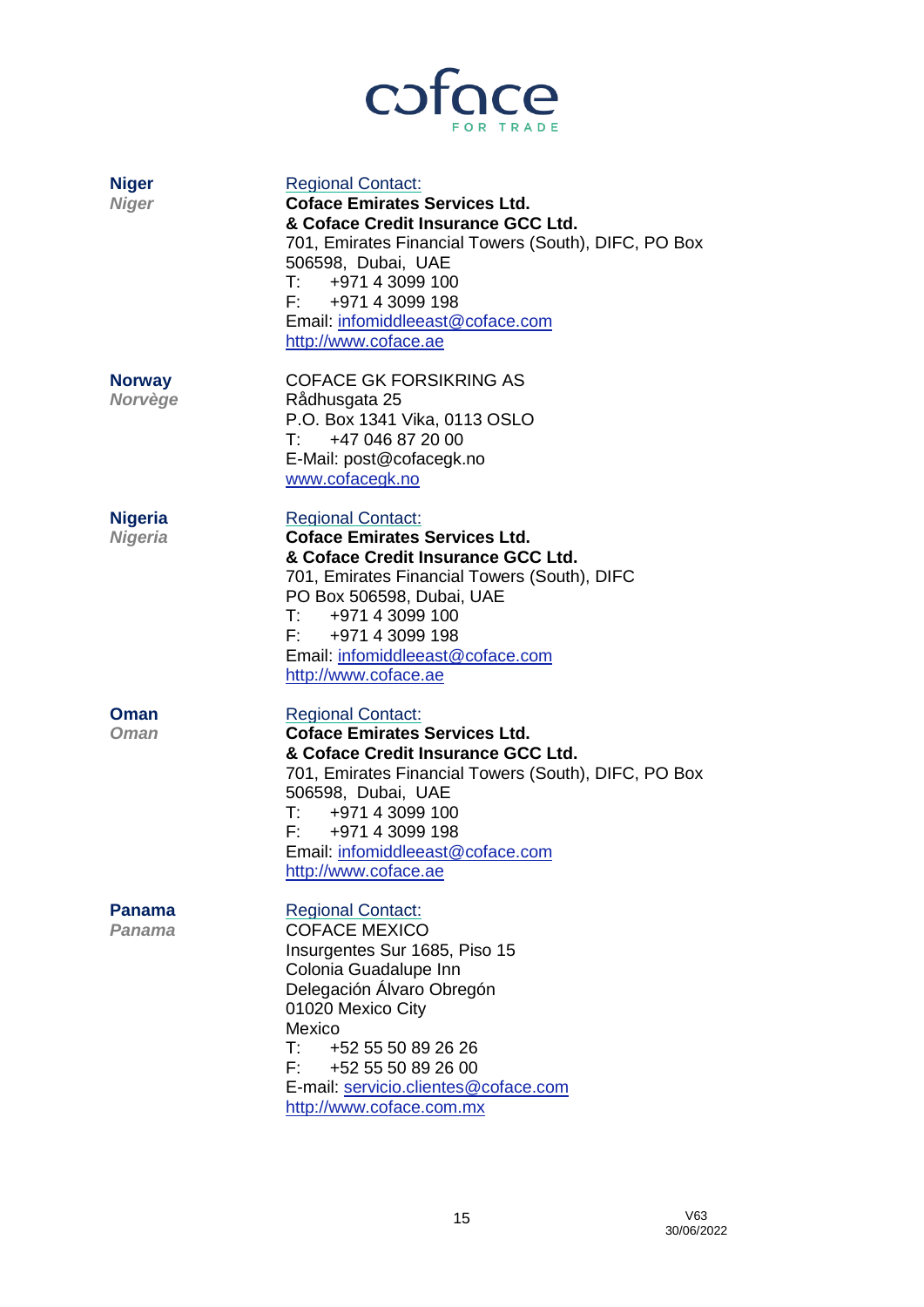

| <b>Pakistan</b><br><b>Pakistan</b>       | <b>Regional Contact:</b><br><b>Coface Emirates Services Ltd.</b><br>& Coface Credit Insurance GCC Ltd.<br>701, Emirates Financial Towers (South), DIFC, PO Box 506598,<br>Dubai, UAE<br>T: 497143099100<br>F: 497143099198<br>Email: infomiddleeast@coface.com<br>http://www.coface.ae           |
|------------------------------------------|--------------------------------------------------------------------------------------------------------------------------------------------------------------------------------------------------------------------------------------------------------------------------------------------------|
| <b>Paraguay</b><br>Paraguay              | <b>Regional Contact:</b><br><b>COFACE ARGENTINA</b><br>Olga Cossettini 263, Piso 3<br><b>Edificio Yacht IV</b><br>Dique IV - Puerto Madero<br>(C1107CCE) - Buenos Aires<br>T: 4541152885000<br>F: 454 11 5288 5050<br>E-mail: coface.argentina@coface.com<br>http://www.coface.com.ar            |
| <b>Peru</b><br><b>Pérou</b>              | <b>COFACE PERU</b><br>Av. Las Begonias n° 441, Piso 9-<br>San Isidro - Lima<br>$\mathsf{T}^{\mathsf{r}}$ and $\mathsf{r}$<br>+511 616 3434<br>http://www.coface.com.pe                                                                                                                           |
| <b>Philippines</b><br><b>Philippines</b> | <b>COFACE PHILLIPINES</b><br>C/O PGA SOMPO INSURANCE CORPORATION<br>5th Floor, Corinthian Plaza 121 Paseo de Roxas, Legaspi Village<br>Makati City, Philippines 1229<br>+63 28113160<br>$\mathsf{T}:\mathsf{I} \to \mathsf{I}$<br>E-mail: chrisna.sudarma@coface.com<br>http://www.coface.com.hk |
| <b>Poland</b><br><b>Pologne</b>          | <b>COFACE POLAND</b><br>Al. Jerozolimskie 142 A<br>02-305 Warsaw<br>T:<br>+48 22 465 00 00<br>F:<br>+48 22 465 00 66<br>E-mail: office-poland@coface.com<br>http://www.coface.pl                                                                                                                 |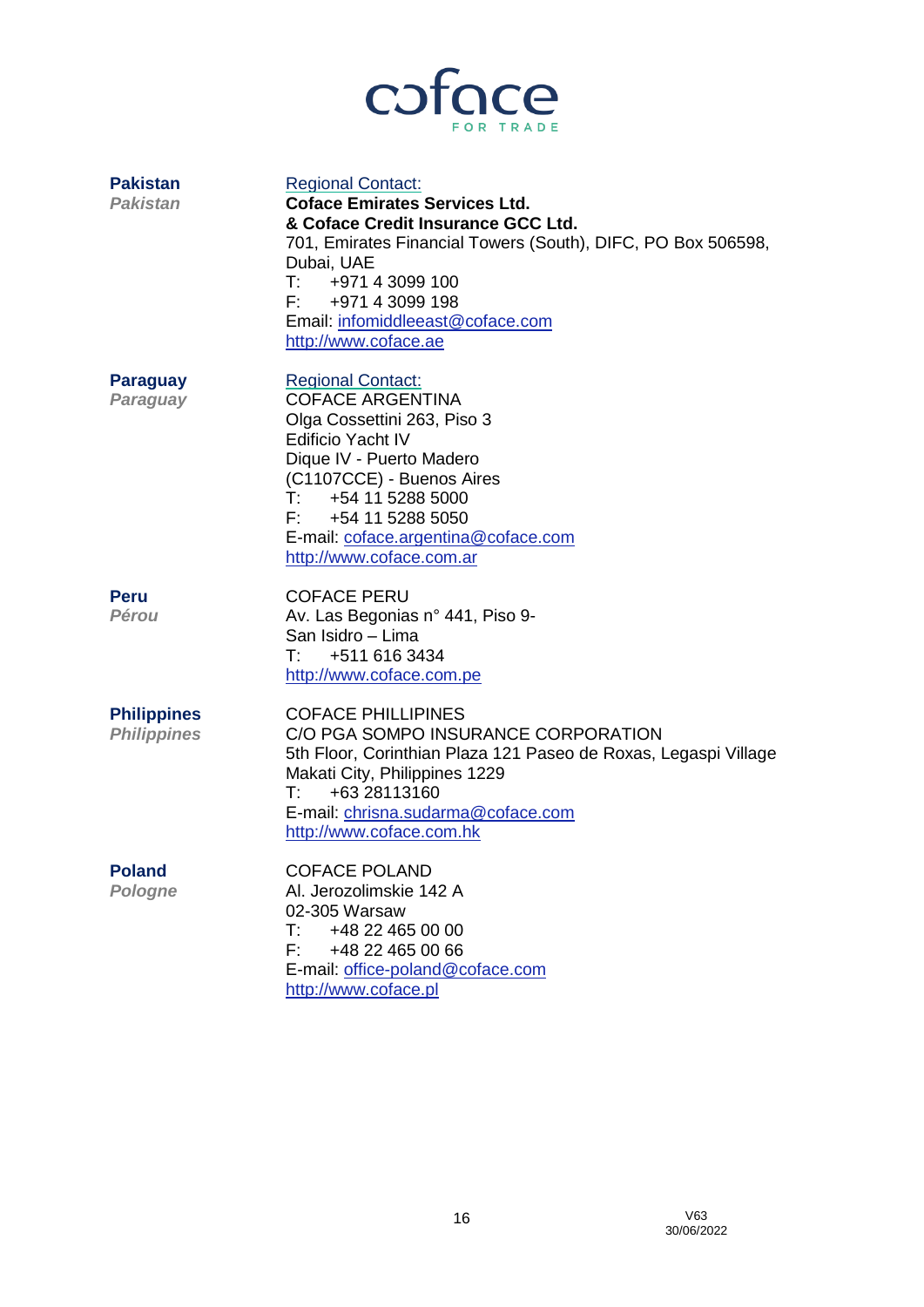

| <b>Portugal</b><br><b>Portugal</b>            | <b>COFACE PORTUGAL</b><br>Av. José Malhoa<br>Nº 16-B, 7º Piso - Fracção B1- Edifício Europa<br>1070-159 Lisboa<br>T: 435121545400<br>F: 435121545401<br>E-mail: coface_portugal@coface.com<br>http://www.coface.pt                                                                                     |
|-----------------------------------------------|--------------------------------------------------------------------------------------------------------------------------------------------------------------------------------------------------------------------------------------------------------------------------------------------------------|
| Qatar<br>Qatar                                | <b>Regional Contact:</b><br><b>Coface Emirates Services Ltd.</b><br>& Coface Credit Insurance GCC Ltd.<br>701, Emirates Financial Towers (South), DIFC, PO Box 506598,<br>Dubai, UAE<br>T: 497143099100<br>F: +971 4 3099 198<br>Email: infomiddleeast@coface.com<br>http://www.coface.ae              |
| <b>Romania</b><br><b>Roumanie</b>             | <b>COFACE ROMANIA</b><br>Soseaua Pipera 42 - Et. 6<br>020112 - Sector 2 - Bucuresti<br>Cladirea Globalworth Plaza<br>T: 40374670720<br>E-mail: comunicare-romania@coface.com<br>http://www.coface.ro                                                                                                   |
| <b>Russian Fed.</b><br><b>Russie</b>          | <b>COFACE RUSSIA</b><br>2 <sup>nd</sup> Brestskaya St., 8<br>"Panorama" Business Centre, 9th floor<br>125047 Moscow<br>+7 (495) 785 57 10<br>T:<br>E-mail: office@coface.com<br>http://www.coface.ru                                                                                                   |
| <b>Saudi Arabia</b><br><b>Arabie saoudite</b> | <b>Regional Contact:</b><br><b>Coface Emirates Services Ltd.</b><br>& Coface Credit Insurance GCC Ltd.<br>701, Emirates Financial Towers (South), DIFC, PO Box<br>506598, Dubai, UAE<br>T: .<br>+971 4 3099 100<br>+971 4 3099 198<br>F: I<br>Email: infomiddleeast@coface.com<br>http://www.coface.ae |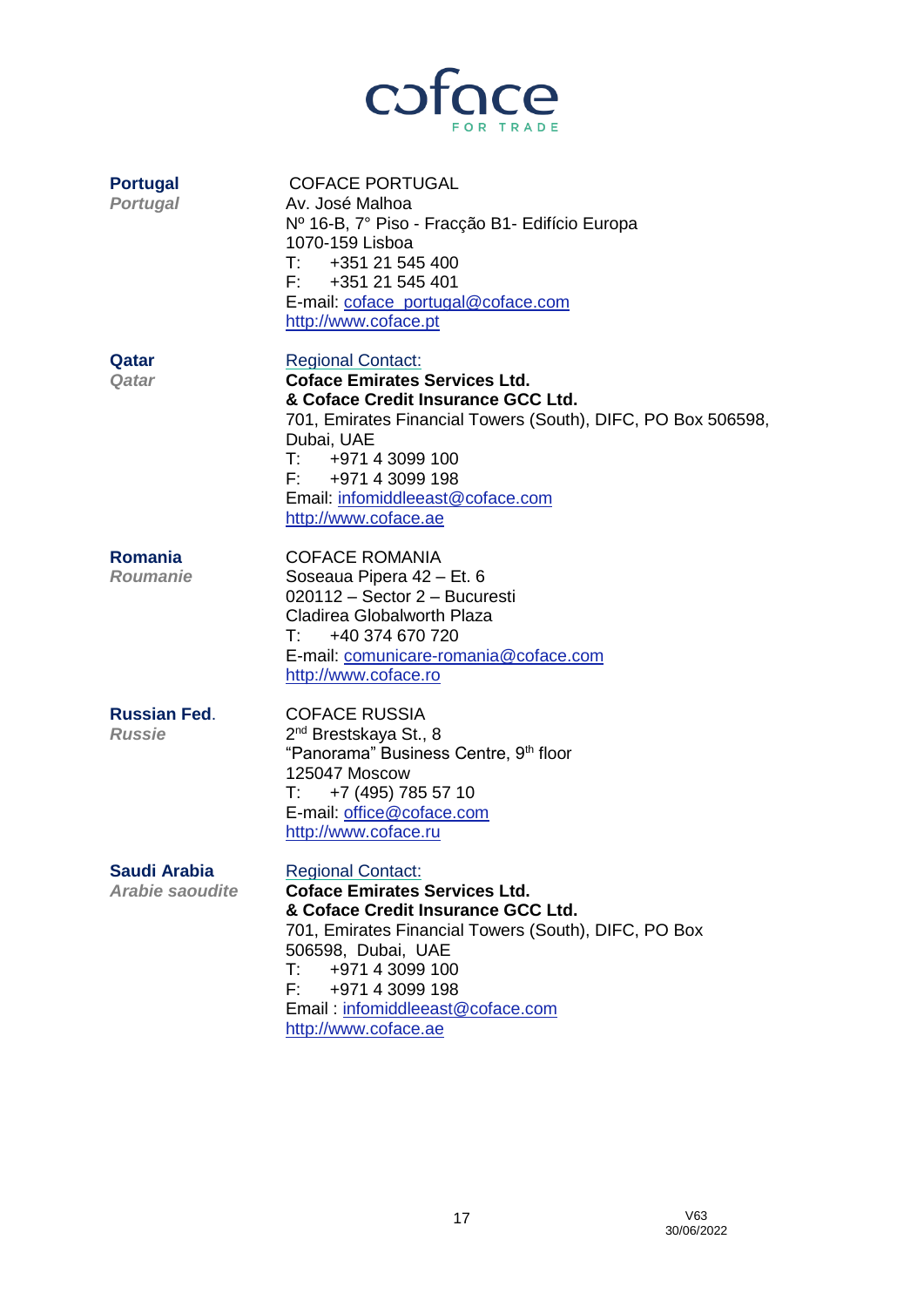

| <b>Senegal</b><br>Sénégal            | <b>COFACE SENEGAL</b><br>20 Rue Amadou Assane Ndoye X Docteur Theze-<br>Immeuble AMSA, 3è étage, côté gauche<br>BP 12 454 DAKAR - SENEGAL<br><b>WALY SARR</b><br>$T:$ +221 33 82 36 992<br>F: +221 33 84 20 887<br>E-mail: waly.sarr@coface.com<br>http://www.coface.ma |
|--------------------------------------|-------------------------------------------------------------------------------------------------------------------------------------------------------------------------------------------------------------------------------------------------------------------------|
| <b>Serbia</b><br><b>Serbie</b>       | <b>COFACE SERBIA</b><br>Bulevar Oslobođenja 111<br>11000 Beograd - Srbija<br>$\mathsf{T}$ :<br>+381 (11) 397 60 51<br>+381 (11) 391 09 75<br>F:<br>Email: office-rs@coface.com<br>http://www.coface.rs                                                                  |
| <b>Singapore</b><br><b>Singapour</b> | <b>COFACE SINGAPORE BRANCH</b><br>16 Collyer Quay, #25-00<br>049318 Singapore<br>$\mathsf{T}^{\mathsf{r}}$ and<br>+65 68 27 87 00<br>F: 46568278701<br>E-mail: marketing sg@coface.com<br>http://www.coface.com.sq                                                      |
| Slovakia<br><b>Slovaquie</b>         | <b>COFACE SLOVAKIA</b><br>14 Šoltésovej<br>811 08 Bratislava<br>T:<br>+421 2 67 20 16 16<br>E-mail: office-sk@coface.com<br>http://www.coface.sk                                                                                                                        |
| <b>Slovenia</b><br><b>Slovénie</b>   | COFACE PKZ ZAVAROVALNICA D.D.<br>Davčna Ulica 1 (južni vhod)<br>1000 Ljubljana<br>$T$ :<br>+386 1 2005 801<br>E-mail: info-si@coface.com<br>https://www.coface.si                                                                                                       |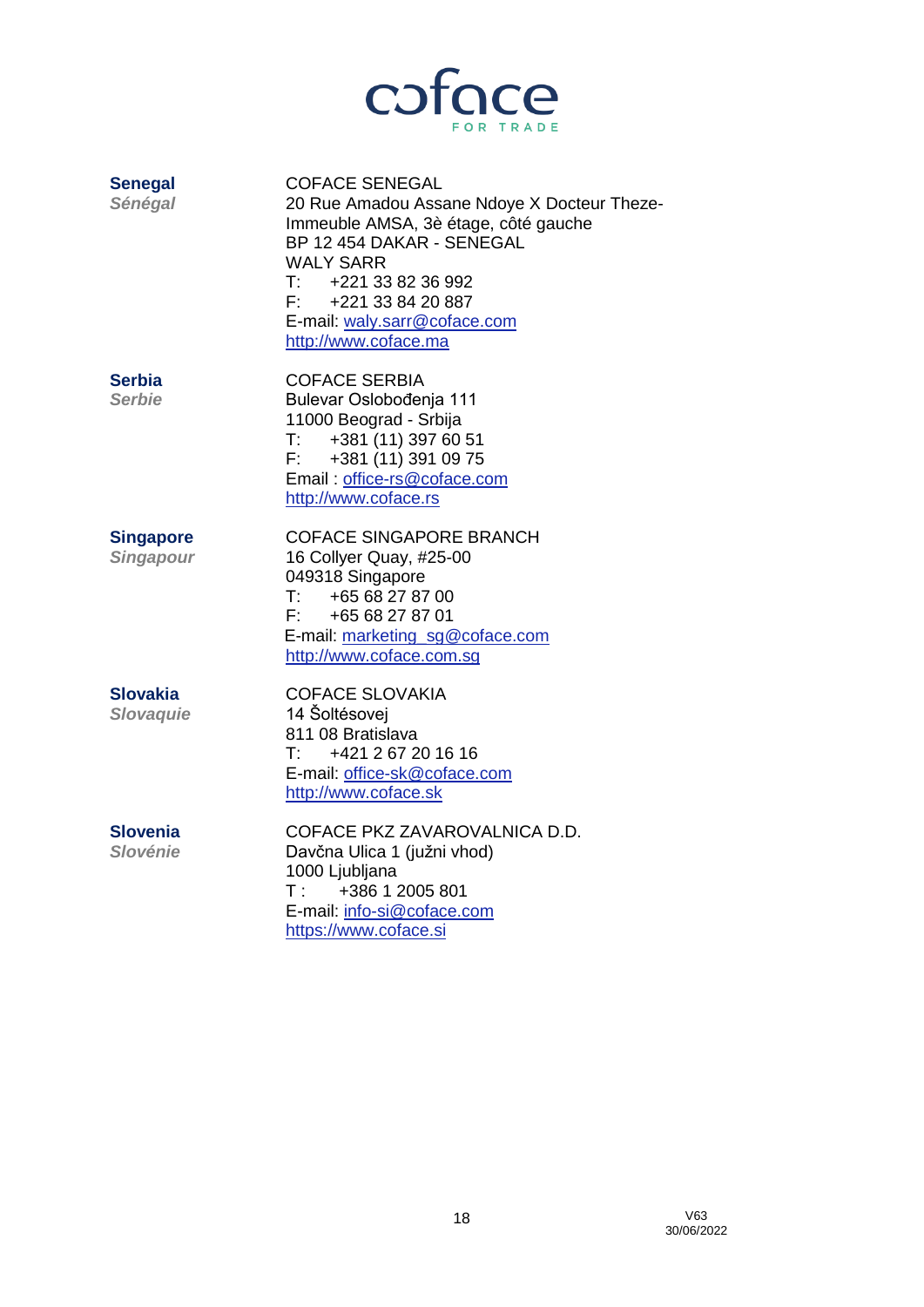

| <b>South Africa</b><br>Afrique du sud | <b>COFACE SOUTH AFRICA</b><br><b>HEAD OFFICE - JOHANNESBURG</b><br>3021 William Nicol Drive<br>Bryanston, Johannesburg<br>$T: +27(11)2449444$<br>Email: info.za@coface.com<br>http://www.cofaceza.com                                                   |
|---------------------------------------|---------------------------------------------------------------------------------------------------------------------------------------------------------------------------------------------------------------------------------------------------------|
|                                       | <b>REGIONAL OFFICE - CAPE TOWN</b><br>Jana LIEFFERINK, Regional Manager<br>+27 82 888 2043<br>T:<br>Email: jana.liefferink@coface.com                                                                                                                   |
| South Korea<br>Corée du Sud           | COFACE KOREA CREDIT INSURANCE BROKER CO LTD<br>Kyobo Life Insurance Building<br>9 <sup>th</sup> Floor, 1, Jongno 1-ga, Jongno-gu<br>Seoul 110-714<br>$T: +82(0)221793901$<br>$F: +82(0)221793939$<br>E-mail: jinhak.ryu@coface.com<br>www.coface.com.hk |
| <b>Spain</b><br><b>Espagne</b>        | COFACE, SUCURSAL EN ESPAÑA<br>Calle Aravaca, 22<br>28040 Madrid<br>T. נרא הוכים המוכיח ה                                                                                                                                                                |

T: +34 91 310 42 24<br>F: +34 91 310 40 96 +34 91 310 40 96 [http://www.coface.es](http://www.coface.es/) Email: [coface\\_comunicacion@coface.com](mailto:coface_comunicacion@coface.com)

**Sweden** COFACE SVERIGE<br>
Suède Kungsgatan 30 *Suède* Kungsgatan 30

111 35 Stockholm<br>T: +46 8 534 81 +46 8 534 81 500 F: +46 8 543 81 529 E-mail: [info-sweden@coface.se](mailto:info-sweden@coface.se) [http://www.coface.se](http://www.coface.se/)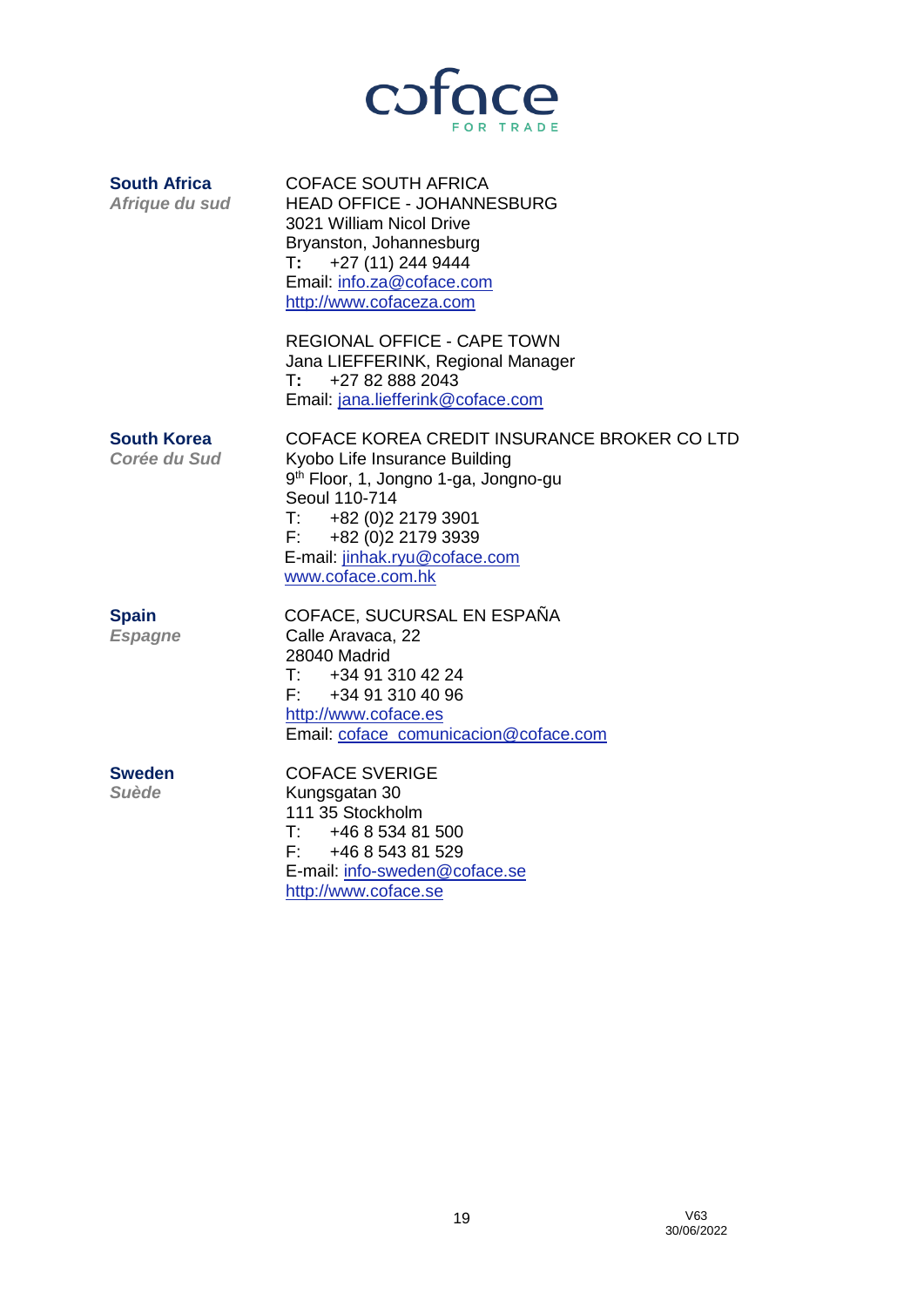

**Switzerland** COFACE SWITZERLAND *Suisse* T: +41 21 331 00 40 F: +41 21 331 00 44 E-mail: [info.suisse@coface.com](mailto:info.suisse@coface.com)  [http://www.coface.ch](http://www.coface.ch/)

### **Lausanne Office**

Rue Belle Fontaine 18 CH-1003 Lausanne

## **Zurich Office**

Hagenholzstrasse 83 B CH-8050 Zürich - Kreis 11

**Taiwan** COFACE, BRANCH IN TAIWAN *Taiwan* Room 1301, 13f., no. 96, sec. 2, Zhongshan n. rd. Taipei City 10449, Taiwan, ROC T: +886 2 2577 5797 F: +886 2 2577 5795 E-mail: [taipei@coface.com](mailto:taipei@coface.com) [http://www.coface.com.tw](http://www.coface.com.tw/)

> COFACE SERVICE (TAIWAN) LIMITED Room 1301, 13f., no. 96, sec. 2, Zhongshan n. rd., Taipei City 10449, Taiwan, ROC T: +886 2 2577 5797 F: +886 2 2577 5795 E-mail: [taipei@coface.com](mailto:taipei@coface.com) [http://www.coface.com.tw](http://www.coface.com.tw/)

**Thailand** COFACE SERVICES (THAILAND) CO LTD *Thaïlande* 622 Emporium Tower, 22nd Floor Sukhumvit 24, Bangkok Thailand 10110 T: +66 (02) 664 89 89 F: +66 (02) 664 89 98 E-mail: [marketing\\_thailand@coface.com](mailto:marketing_thailand@coface.com) [www.coface.co.th](http://www.coface.co.th/)

**Togo** COFACE TOGO *Togo* QUARTIER SUPER TACO Immeuble Erad - 22 Boulevard De La Paix 01 BP 899 Lomé 1 T: +228 22 20 89 58 E-mail: [coface.westafrica@coface.com](mailto:coface.westafrica@coface.com) [http://www.coface.ma](http://www.coface.ma/)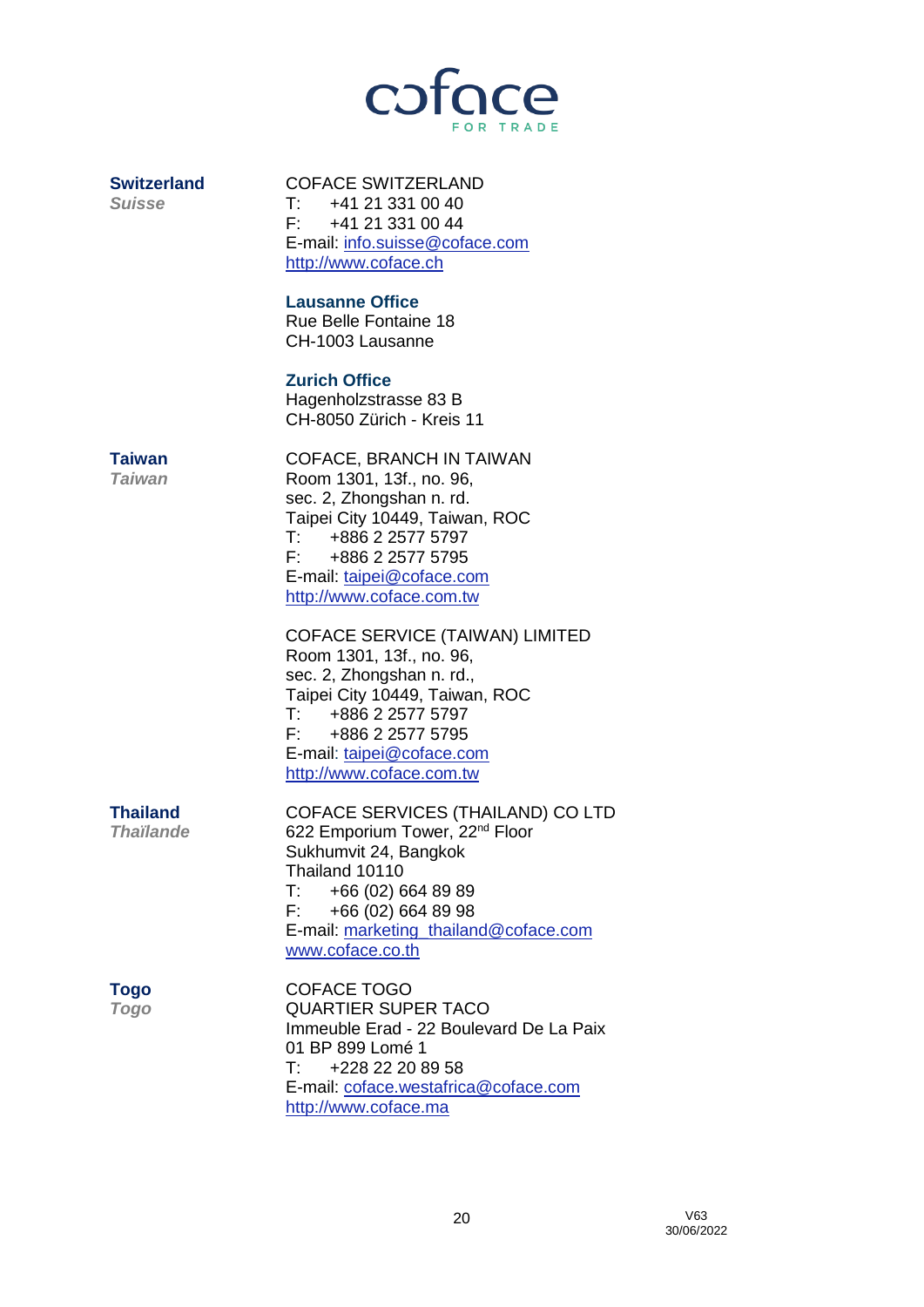

| <b>Tunisia</b><br><b>Tunisie</b>     | COFACE MAROC SA,<br>225, Boulevard d'Anfa<br>20250 Casablanca - MAROC<br>+212 522 99 81 76<br>$\mathsf{T}:\mathsf{I} \to \mathsf{I}$<br>$F:$ +212 522 99 06 40<br>Email: coface.maroc@coface.com<br>http://www.coface.ma                                                                                                               |
|--------------------------------------|----------------------------------------------------------------------------------------------------------------------------------------------------------------------------------------------------------------------------------------------------------------------------------------------------------------------------------------|
|                                      | Mehdi ARIFI<br>$T:$ +212 522 99 81 51<br>Email: mehdi.arifi@coface.com                                                                                                                                                                                                                                                                 |
| <b>Turkey</b><br><b>Turquie</b>      | <b>COFACE TURKEY</b><br><b>EMAAR Square Ofis Kulesi</b><br>Ünalan Mah.Libadiye Cad. No:82F Kat:22<br>34700 Üsküdar İstanbul<br>T: 4902123859900<br>F: +90 212 269 39 10<br>Email: bilgi@coface.com<br>http://www.coface.com.tr                                                                                                         |
| <b>UAE</b><br><b>EAU</b>             | <b>COFACE EMIRATES SERVICES</b><br><b>Coface Emirates Services Ltd.</b><br>& Coface Credit Insurance GCC Ltd.<br>701, Emirates Financial Towers (South), DIFC, PO Box<br>506598, Dubai, UAE<br>T: 497143099100<br>F: +971 4 3099 198<br>Email: infomiddleeast@coface.com<br>http://www.coface.ae                                       |
| <b>Uganda</b><br>Ouganda             | <b>Regional Contact:</b><br><b>Coface Emirates Services Ltd.</b><br>& Coface Credit Insurance GCC Ltd.<br>701, Emirates Financial Towers (South), DIFC, PO Box<br>506598, Dubai, UAE<br>+971 4 3099 100<br>$\mathsf{T}:\mathsf{I} \to \mathsf{I}$<br>F:<br>+971 4 3099 198<br>Email: infomiddleeast@coface.com<br>http://www.coface.ae |
| <b>United Kingdom</b><br>Royaume-Uni | <b>COFACE UK</b><br>Egale 1 80 St Albans Rd Watford<br><b>WD17 1RP Hertfordshire</b><br>T: 4441923478100<br>F: 4441923478101<br>http://www.coface.uk                                                                                                                                                                                   |